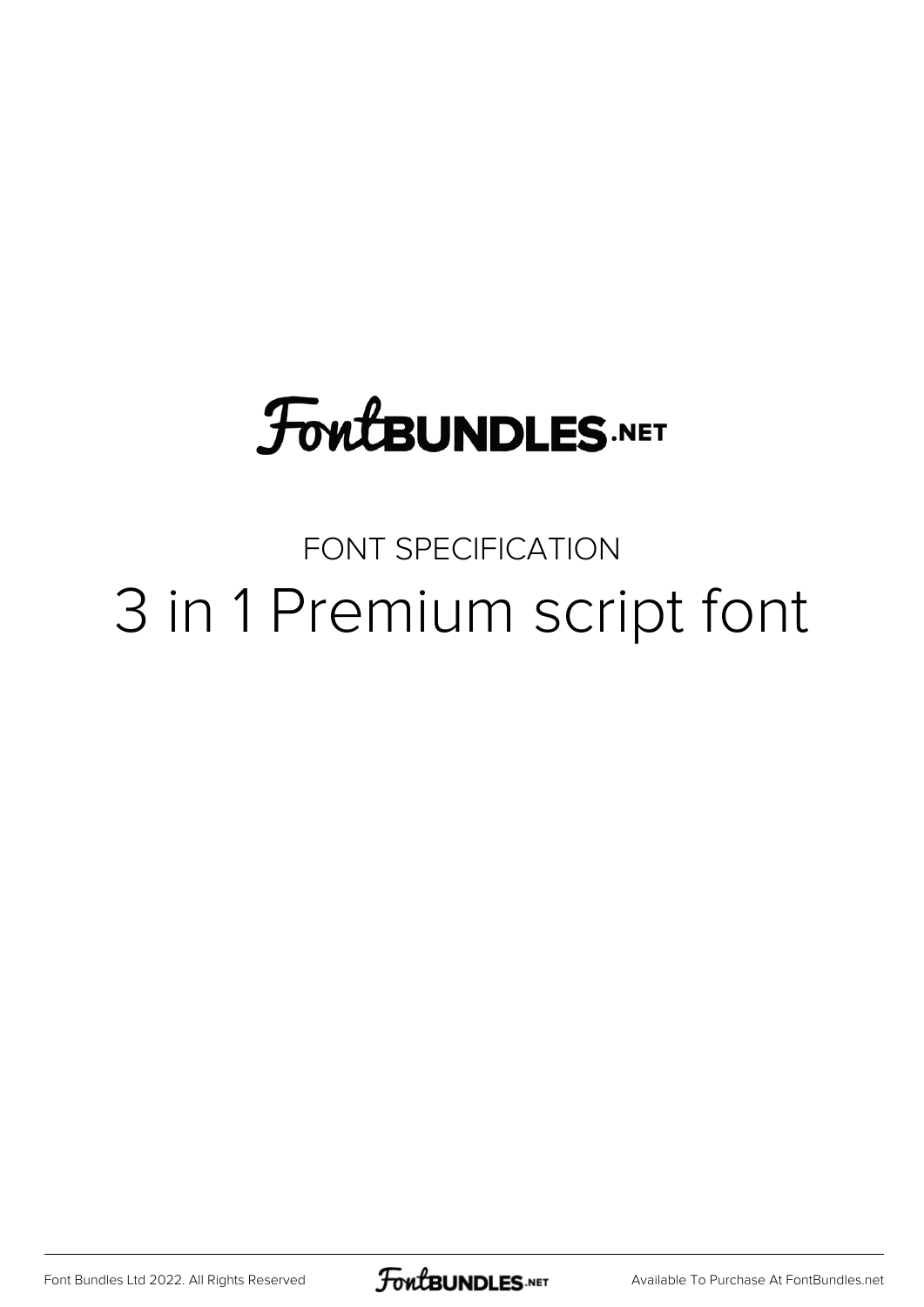#### Mujaerald - Regular

**Uppercase Characters** 

RBCDEFGHIJRLMNO PQRSTUVWXYZ

Lowercase Characters

abcdefghijklmnopgrstu  $VW$   $VV$ 

**Numbers** 

## 0123456789

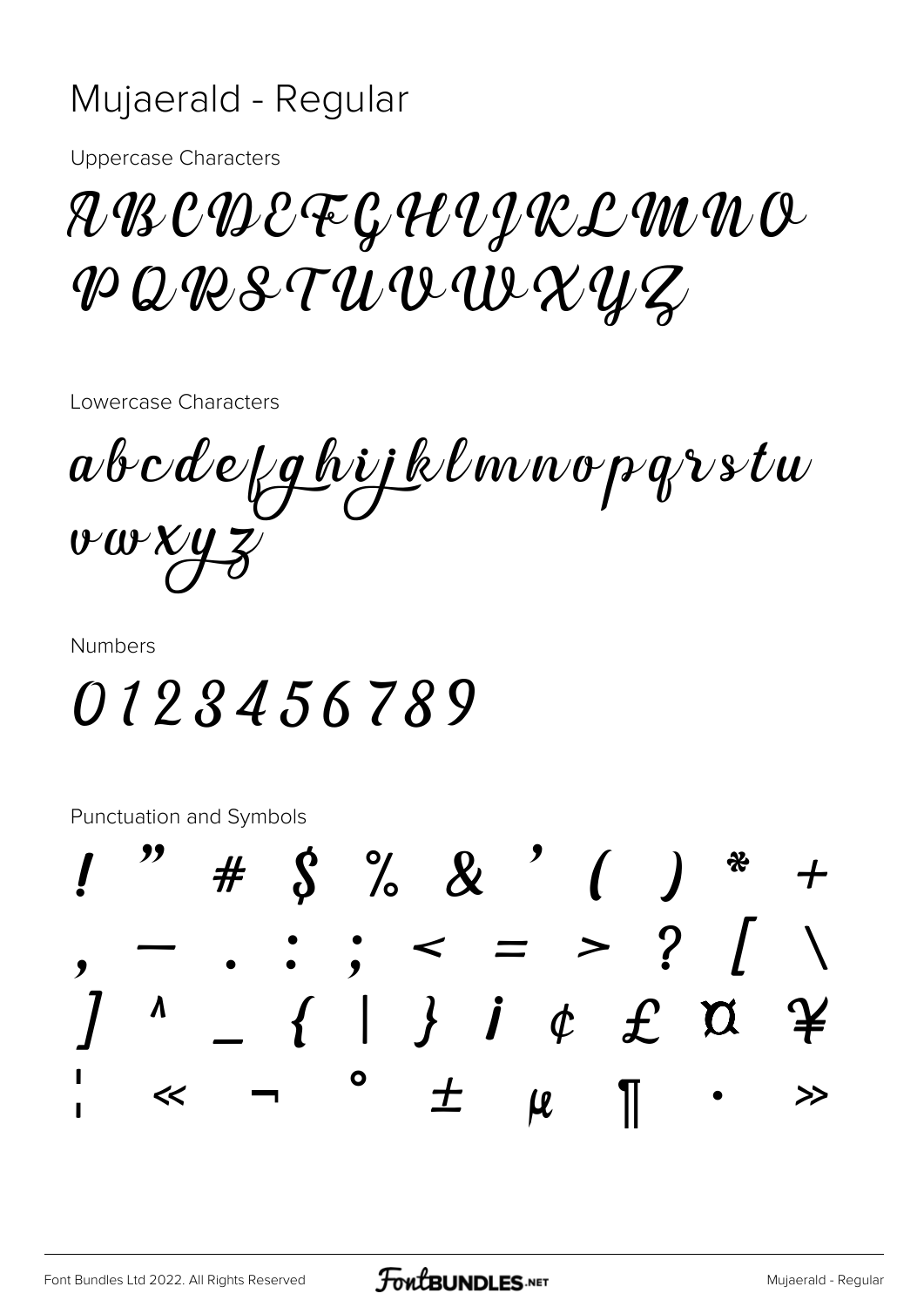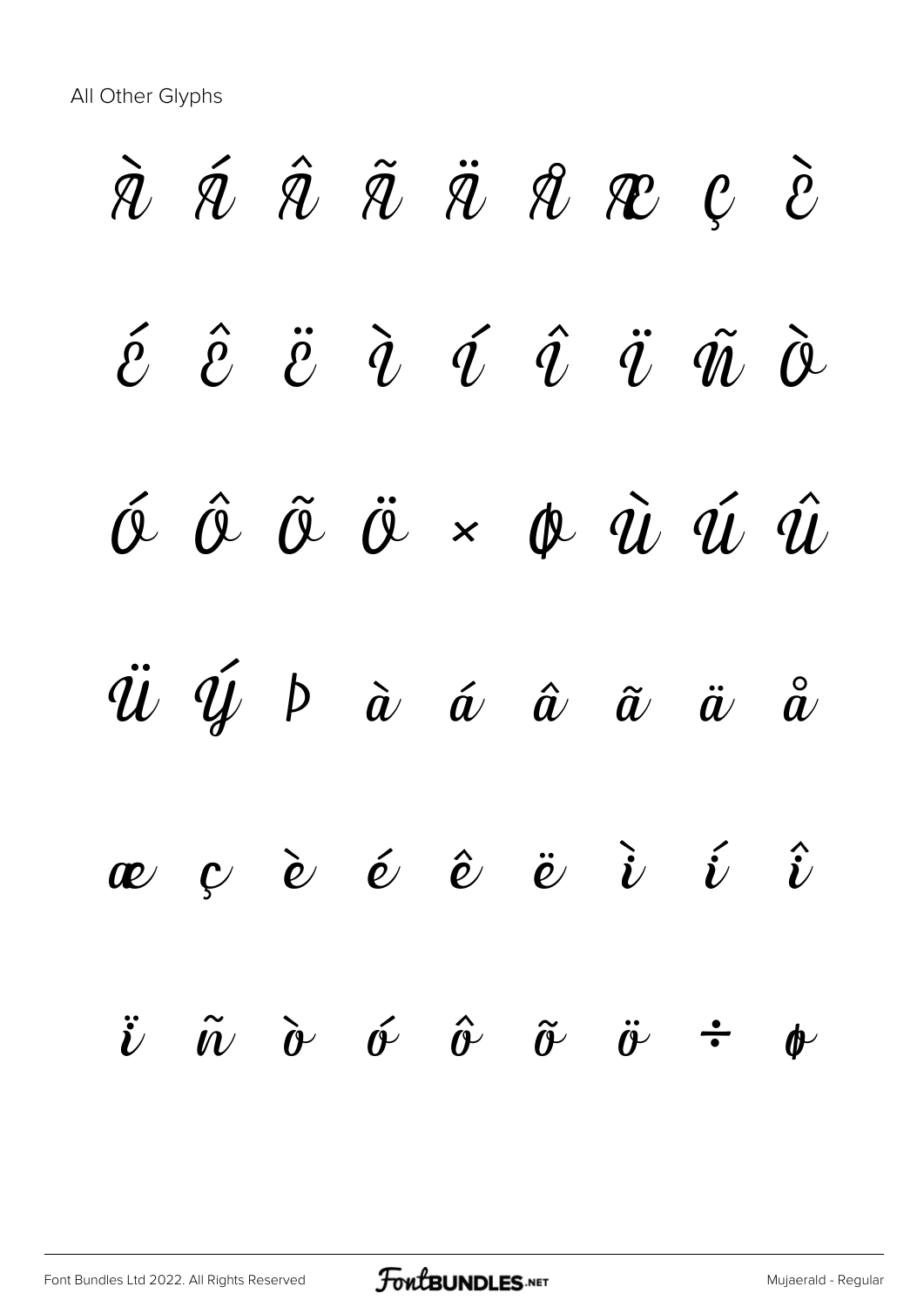$\dot{u}$   $\dot{u}$   $\dot{u}$   $\dot{y}$   $b$   $\alpha$  -

| $\sqrt{2}$ |  | $\frac{1}{2}$ $\frac{1}{2}$ $\frac{1}{2}$ $\frac{1}{2}$ $\frac{1}{2}$ $\frac{1}{2}$ $\frac{1}{2}$ $\frac{1}{2}$ $\frac{1}{2}$ $\frac{1}{2}$ $\frac{1}{2}$ $\frac{1}{2}$ $\frac{1}{2}$ $\frac{1}{2}$ $\frac{1}{2}$ $\frac{1}{2}$ $\frac{1}{2}$ $\frac{1}{2}$ $\frac{1}{2}$ $\frac{1}{2}$ $\frac{1}{2}$ $\frac{1}{2}$ |                                                |  |  |
|------------|--|---------------------------------------------------------------------------------------------------------------------------------------------------------------------------------------------------------------------------------------------------------------------------------------------------------------------|------------------------------------------------|--|--|
|            |  |                                                                                                                                                                                                                                                                                                                     | $\frac{1}{2}$ , $\frac{1}{2}$ $\frac{1}{2}$ 00 |  |  |
|            |  |                                                                                                                                                                                                                                                                                                                     |                                                |  |  |

 $\leftarrow$  >  $\epsilon$ <sup>TM</sup>  $\neq$   $\leq$   $\geq$   $a$ )

 $\omega$   $\omega$   $\omega$   $\rho$   $\rho$   $\omega$   $\omega$   $\rho$ 

 $\not\!\!\! D\not\!\!\! D\not\!\!\! D\not\!\!\! D\not\!\!\! D\not\!\!\! D\not\!\!\! D\not\!\!\! D\not\!\!\! D\not\!\!\! D\not\!\!\! D\not\!\!\! D\not\!\!\! D$ 

 $\int u \, v \, v \, v \, dv \, \sqrt{y^2 - u^2}$ 

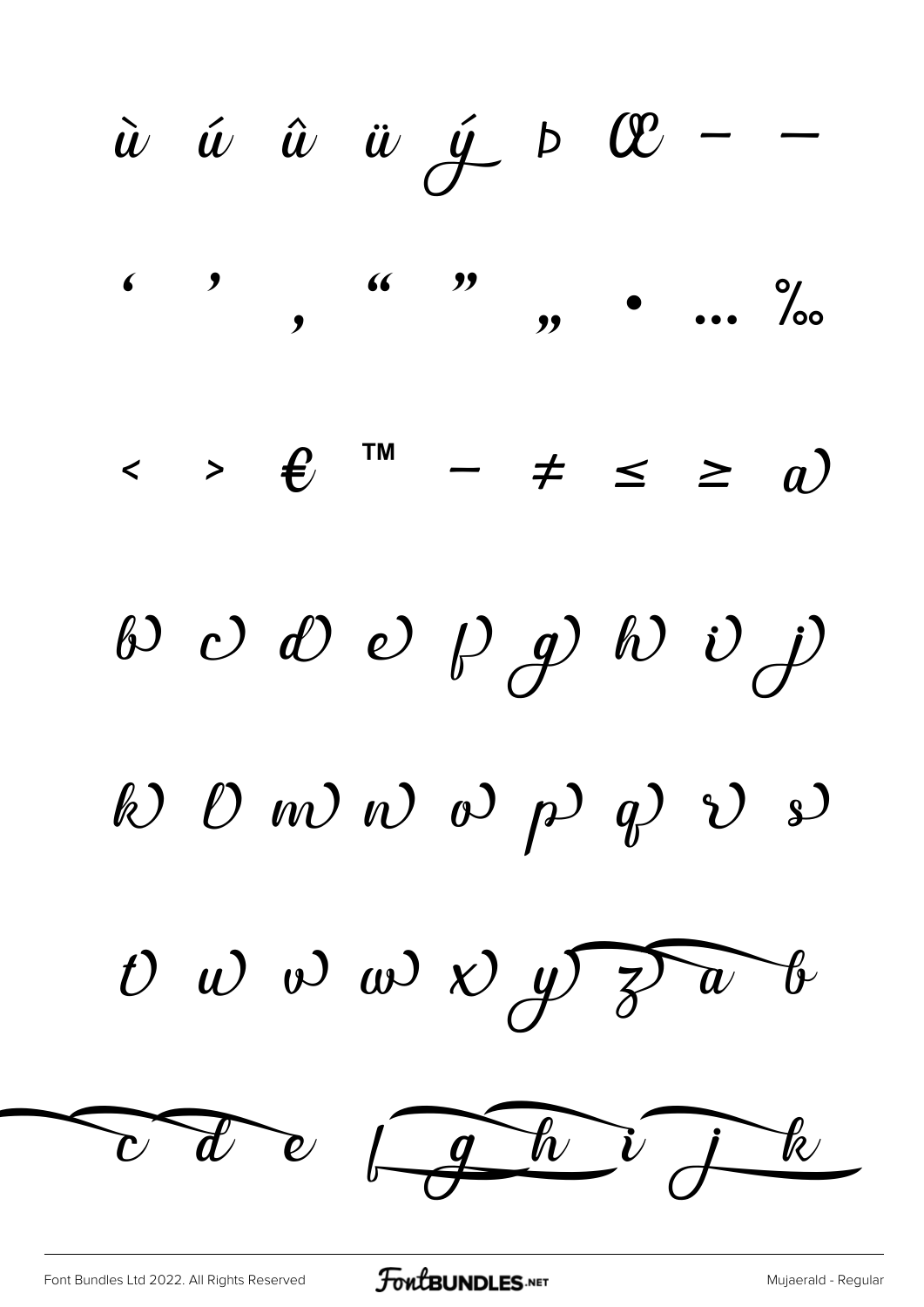Un n o p q v s t  $u_0$   $\overline{w}$   $\overline{x}$   $\overline{y}$   $\overline{z}$   $\overline{w}$   $\overline{v}$  $\widehat{d}$  of  $\widehat{d}$  of  $\widehat{d}$   $\widehat{d}$   $\widehat{d}$   $\widehat{d}$  $\widehat{w}$   $\widehat{w}$   $\widehat{g}$   $\widehat{p}$   $\widehat{q}$   $\widehat{v}$   $\widehat{v}$   $\widehat{v}$  $y_0$   $\overline{x}$   $y_3$   $\overline{y}$   $\overline{y}$   $\overline{y}$   $\overline{y}$   $\overline{y}$ 49 41 49 44 47 39 31 34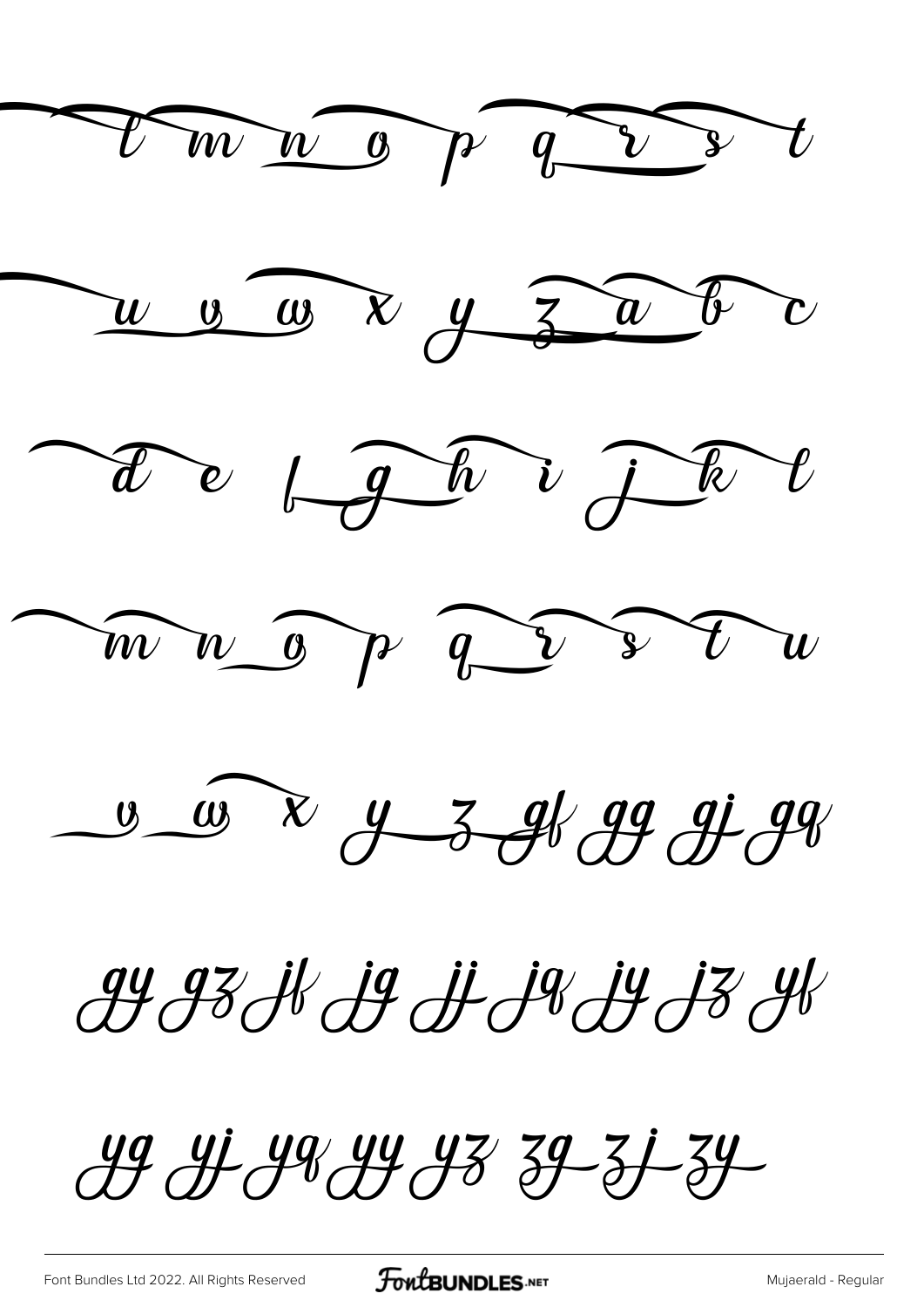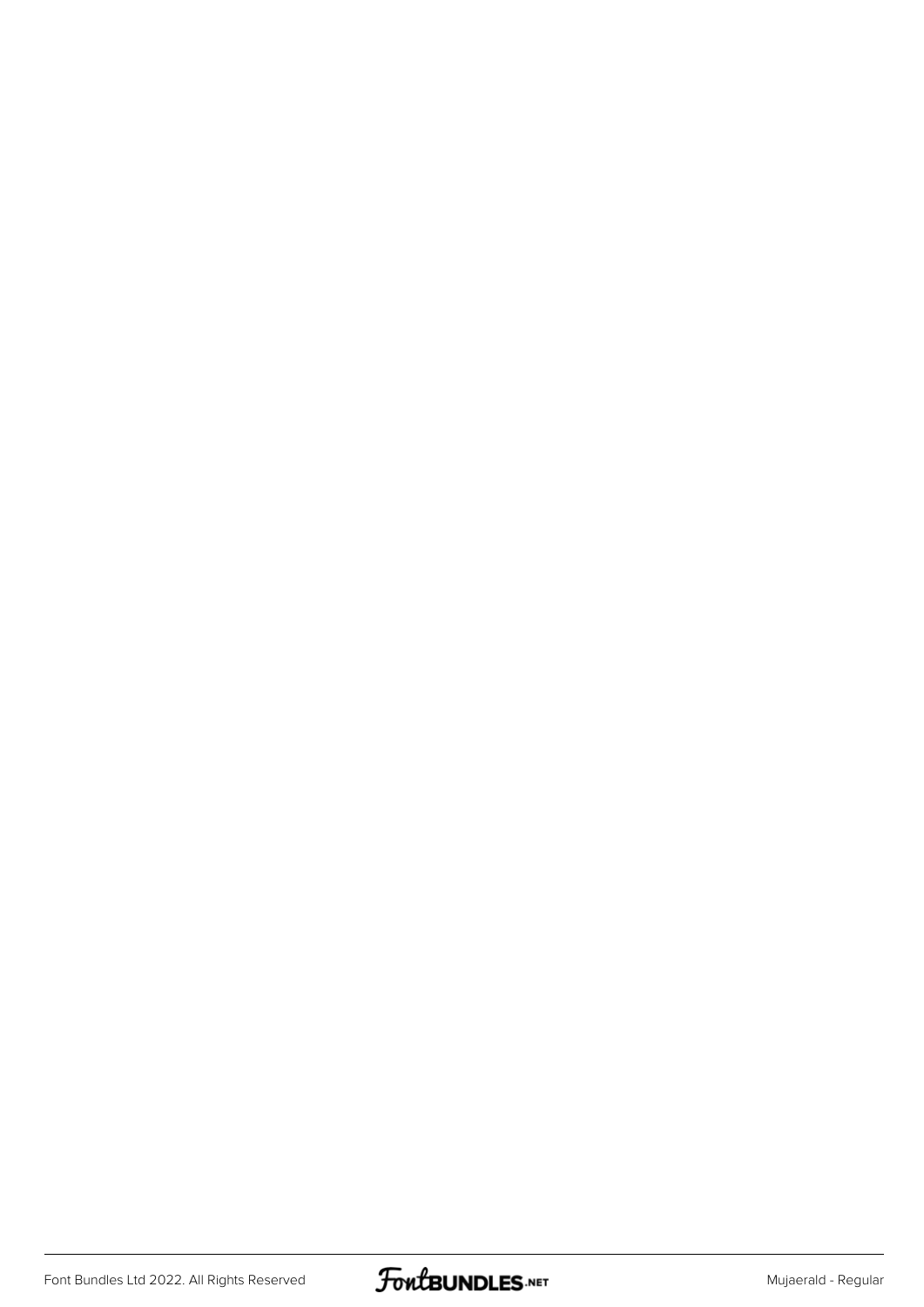#### MujaeraldAlt1 - Regular

**Uppercase Characters** 

RBCDEFGHIJKLMNO PQRSTUVWXYZ

Lowercase Characters

Yklmhbpfsstw

**Numbers** 

## 0123456789

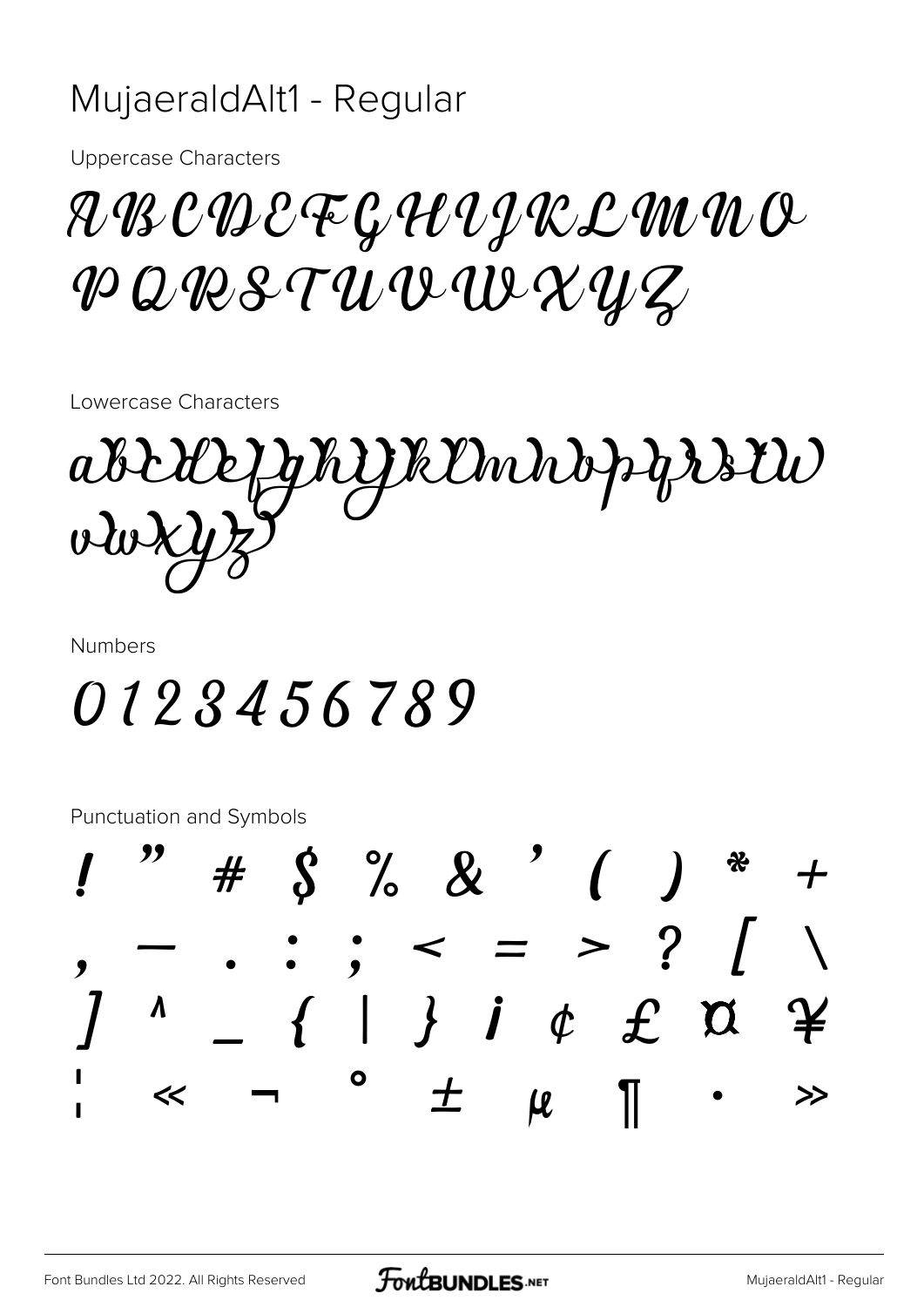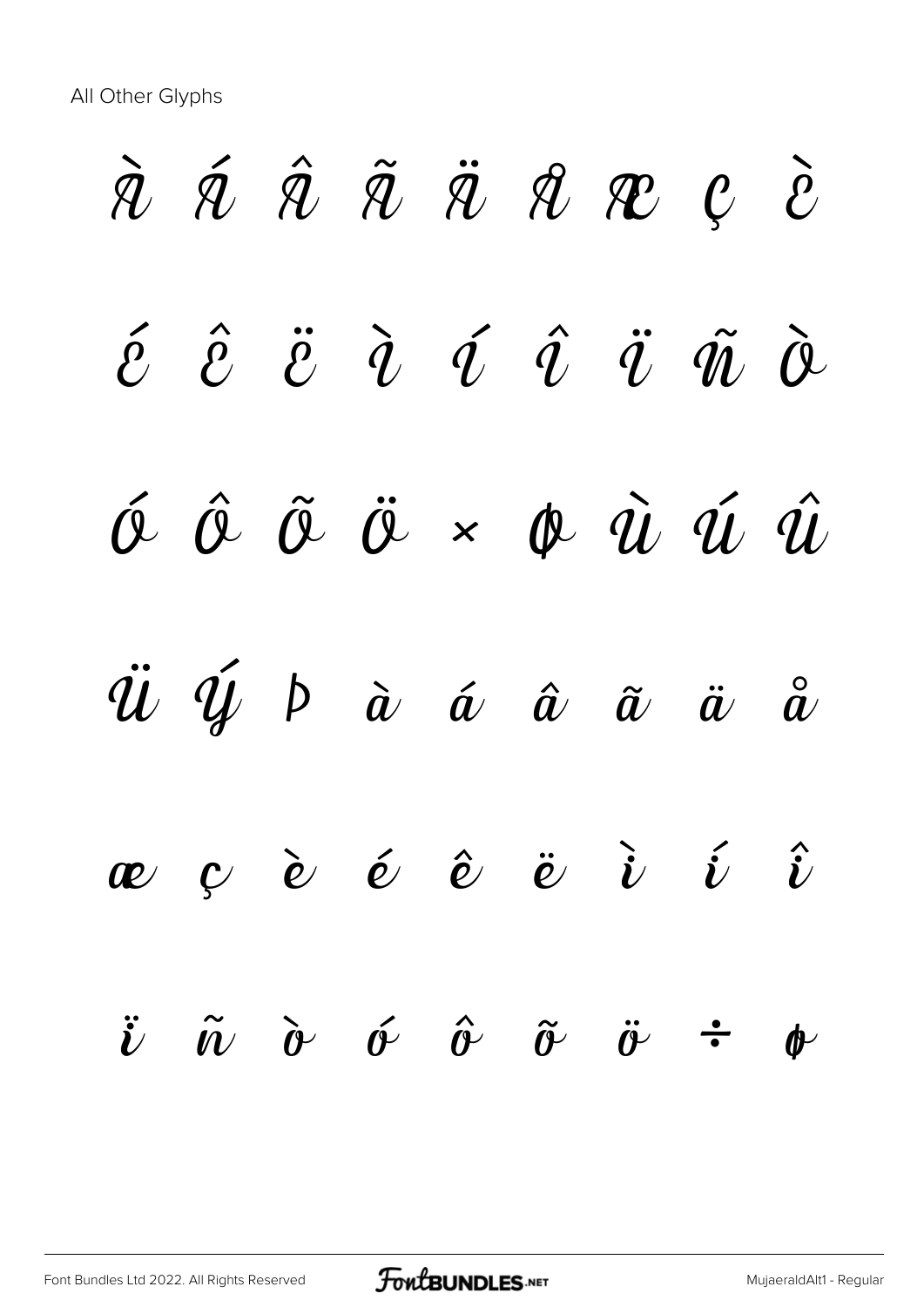$\dot{u}$   $\dot{u}$   $\dot{u}$   $\dot{y}$   $b$   $\alpha$  $\overline{\phantom{0}}$ 

| $\sqrt{2}$ |  | $\frac{1}{2}$ $\frac{1}{2}$ $\frac{1}{2}$ $\frac{1}{2}$ $\frac{1}{2}$ $\frac{1}{2}$ $\frac{1}{2}$ $\frac{1}{2}$ $\frac{1}{2}$ $\frac{1}{2}$ $\frac{1}{2}$ $\frac{1}{2}$ $\frac{1}{2}$ $\frac{1}{2}$ $\frac{1}{2}$ $\frac{1}{2}$ $\frac{1}{2}$ $\frac{1}{2}$ $\frac{1}{2}$ $\frac{1}{2}$ $\frac{1}{2}$ $\frac{1}{2}$ |           |                           |  |
|------------|--|---------------------------------------------------------------------------------------------------------------------------------------------------------------------------------------------------------------------------------------------------------------------------------------------------------------------|-----------|---------------------------|--|
|            |  |                                                                                                                                                                                                                                                                                                                     | $\bullet$ | $\bullet$ $\frac{0}{100}$ |  |

 $\leftarrow$  >  $\epsilon$ <sup>TM</sup>  $\neq$   $\leq$   $\geq$   $\alpha$ 

b c d e  $\int$  d i  $\int$ 

k  $\ell$  m n o  $\rho$   $q$   $\nu$  $\mathbf{S}$ 

 $\int u \ w \times \int \sqrt{3} u \ dx$  $t \quad w$ 



FoutBUNDLES.NET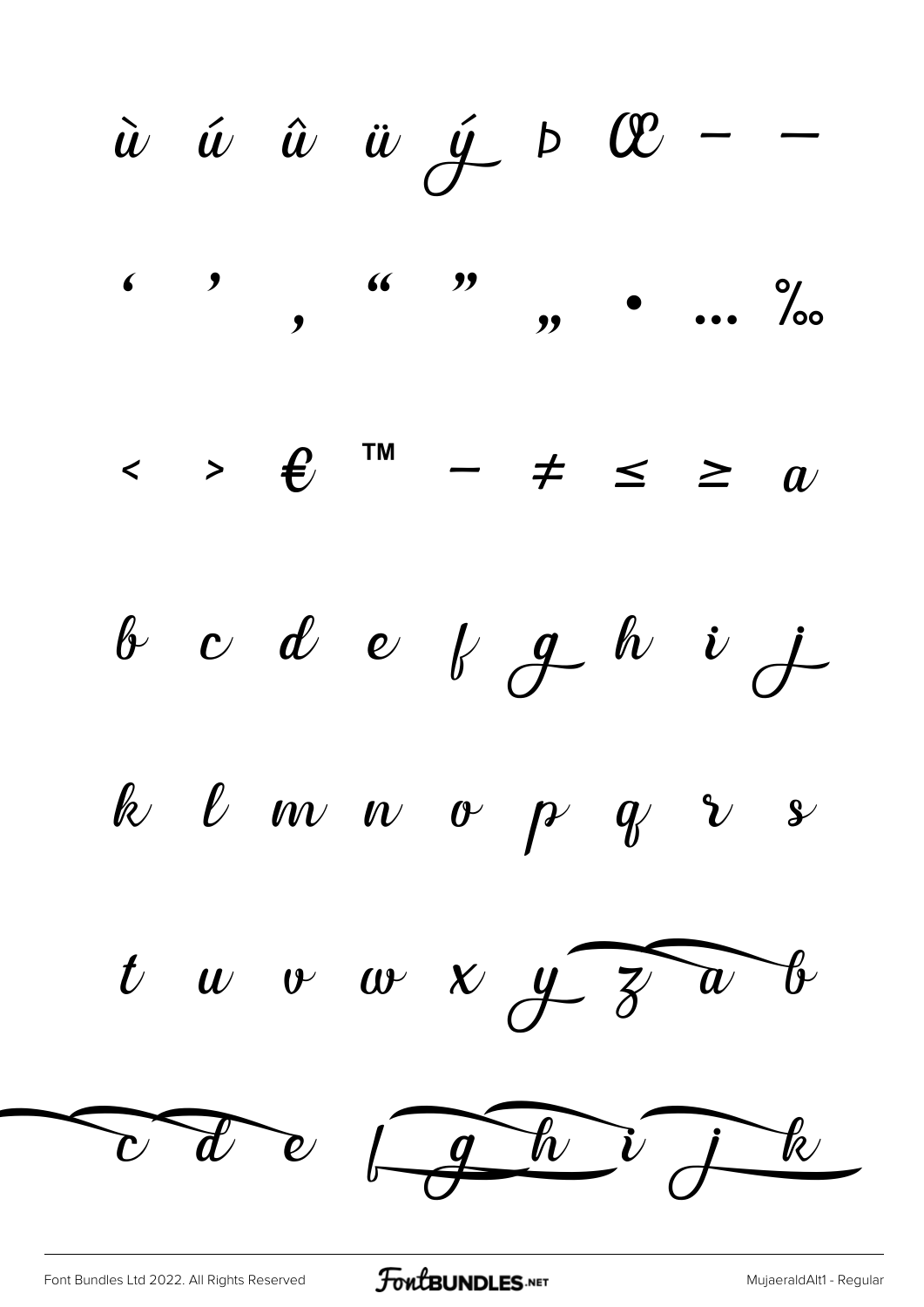V m n g p g v s t  $u$   $u$   $\overline{u}$   $x$   $y$   $\overline{z}$   $\overline{u}$   $\overline{v}$   $\overline{c}$  $\widehat{d}$  by  $\widehat{d}$  by  $\widehat{d}$  $\widehat{w}$   $\widehat{w}$   $\widehat{g}$   $\widehat{p}$   $\widehat{q}$   $\widehat{v}$   $\widehat{v}$   $\widehat{v}$   $\widehat{w}$  $y_0$   $\overline{x}$   $y_3$   $\overline{y}$   $\overline{y}$   $\overline{y}$   $\overline{y}$   $\overline{y}$ 49 41 49 44 47 39 31 34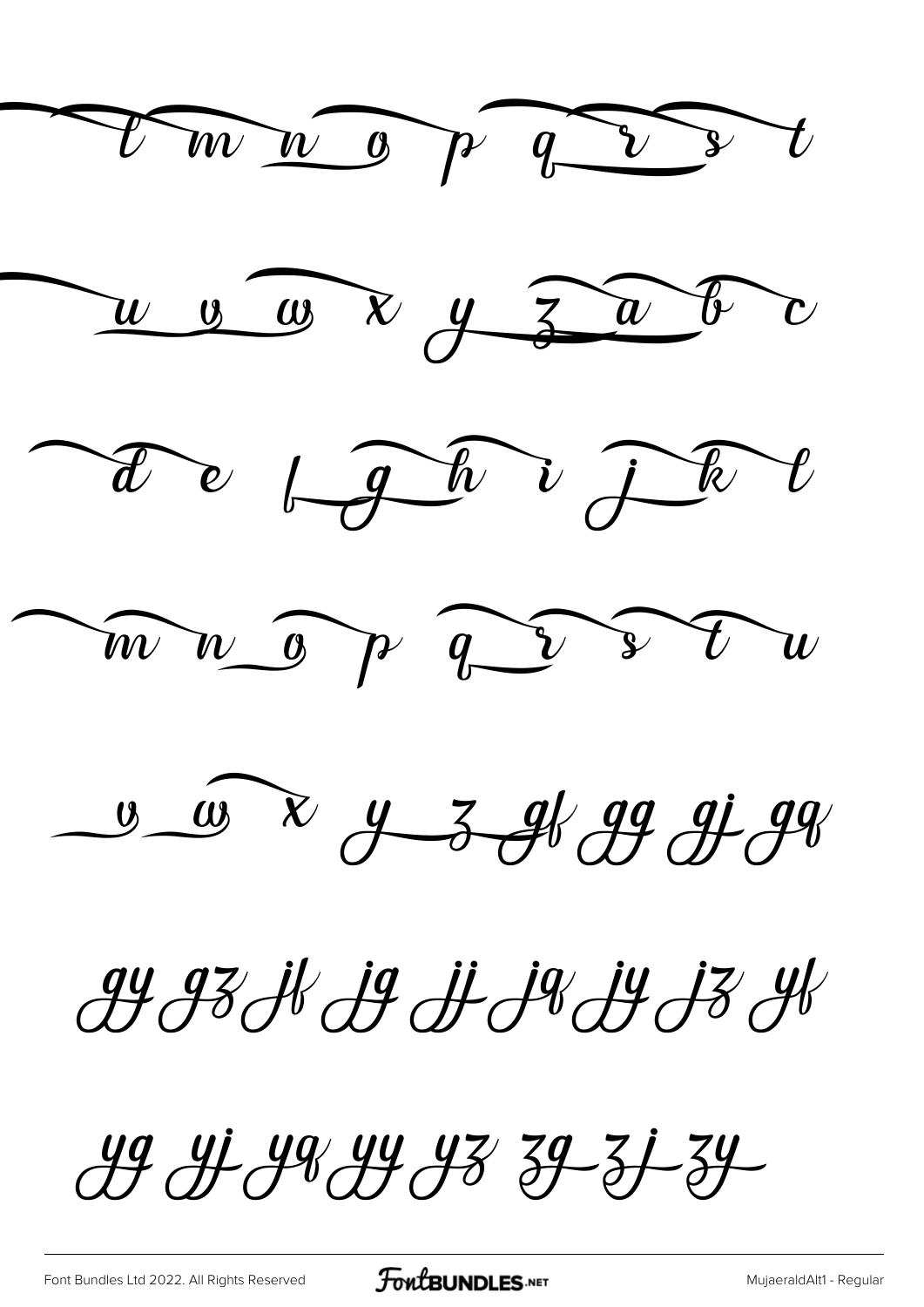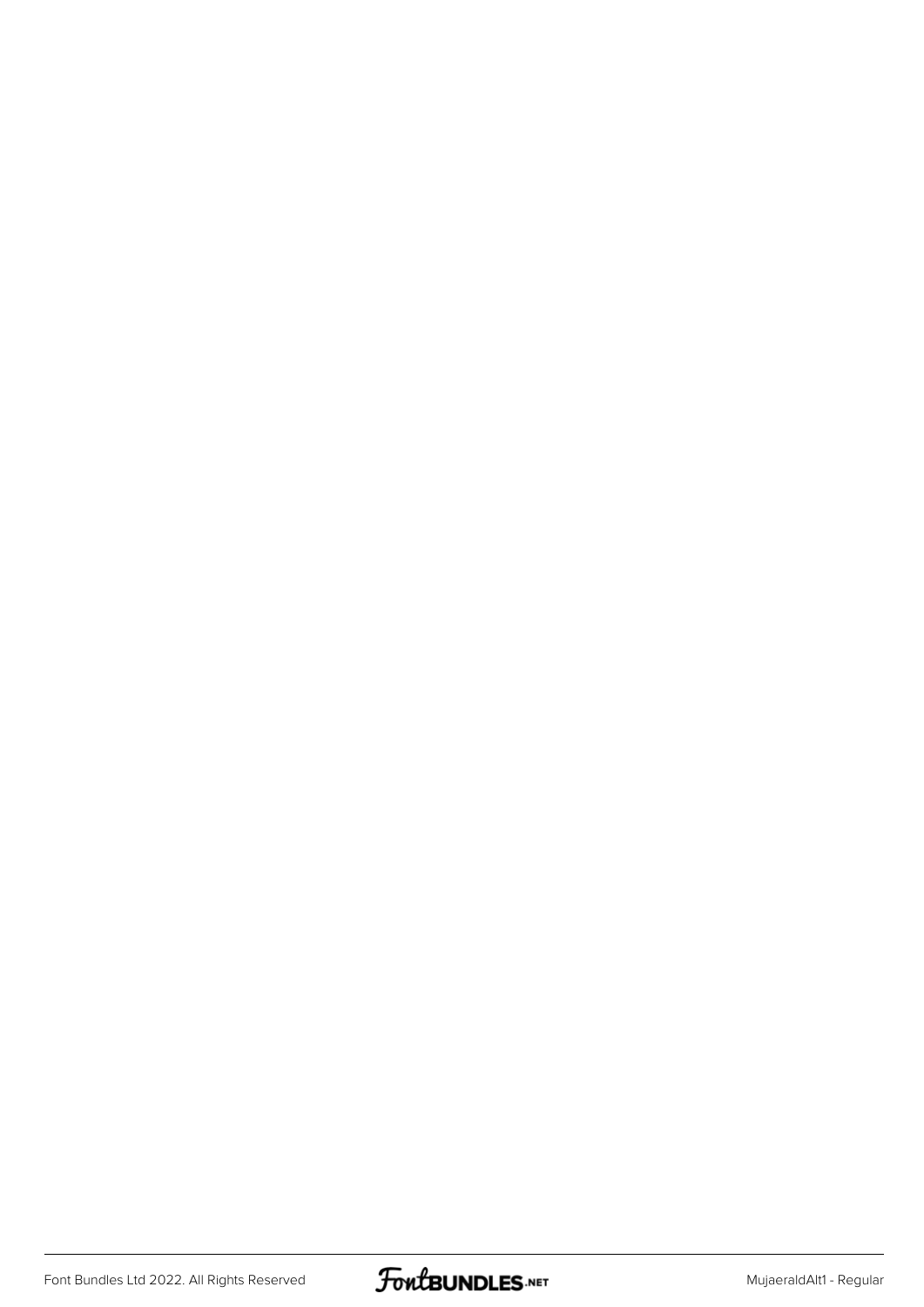

**Uppercase Characters** 

## ABCDCFGHIJKLMNOP QRS TUVWXYZ

Lowercase Characters

abcdelghijklmnopqvTtuvwxy  $\mathbf{z}$ 

**Numbers** 

## 0123456789

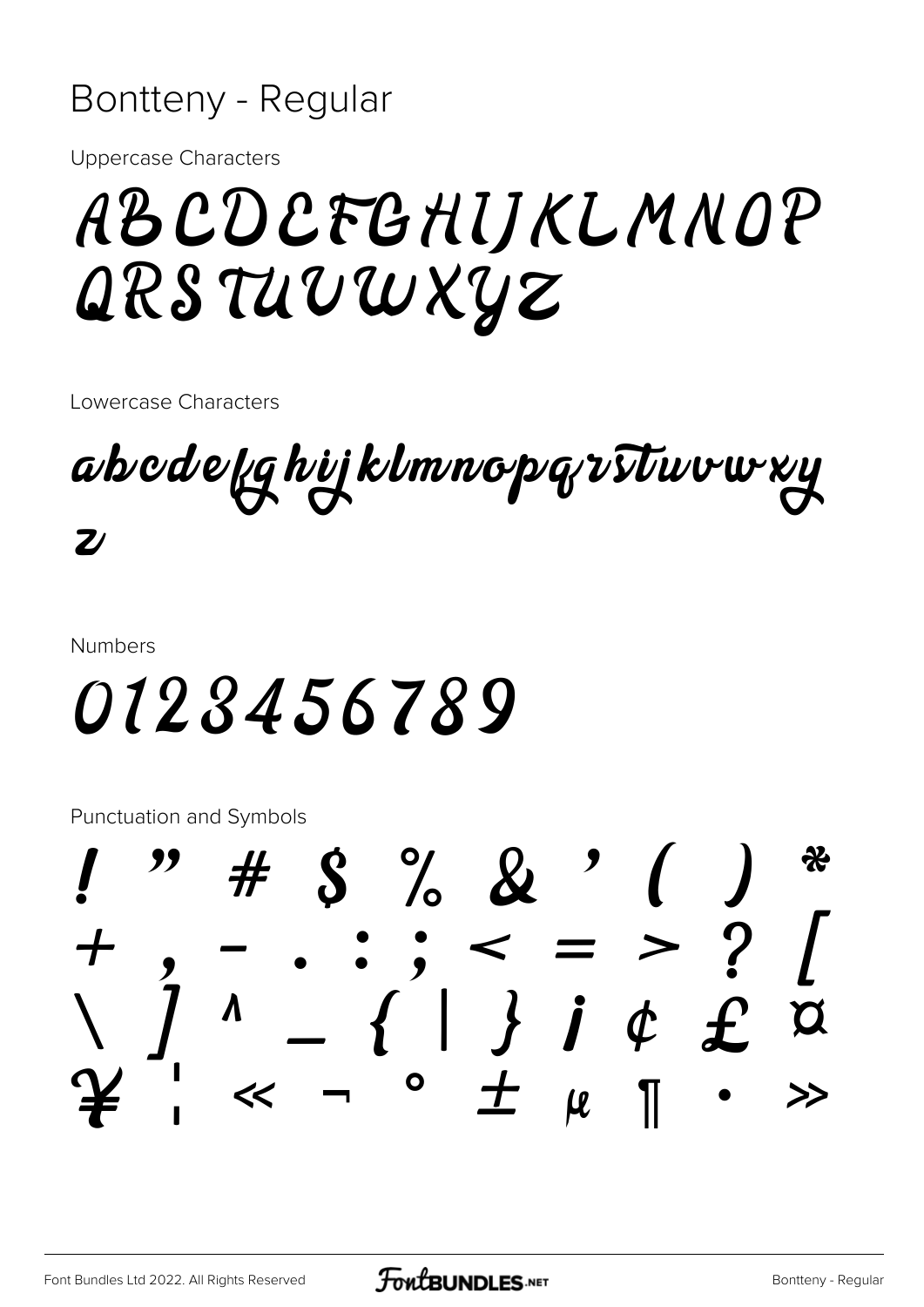# À Á Â Ã Ä Å Æ Ç È É Ê Ë Ì Í Î Ï Ñ Ò Ó Ô Õ Ö × Ø Ù Ú Û Ü Ý Þ à á â ã ä å  $e$  è é ê ë i í  $\hat{\imath}$  $\ddot{i}$   $\ddot{n}$   $\dot{\alpha}$   $\dot{\alpha}$   $\ddot{\alpha}$   $\ddot{\alpha}$   $\ddot{\alpha}$   $\ddot{\alpha}$   $\ddot{\alpha}$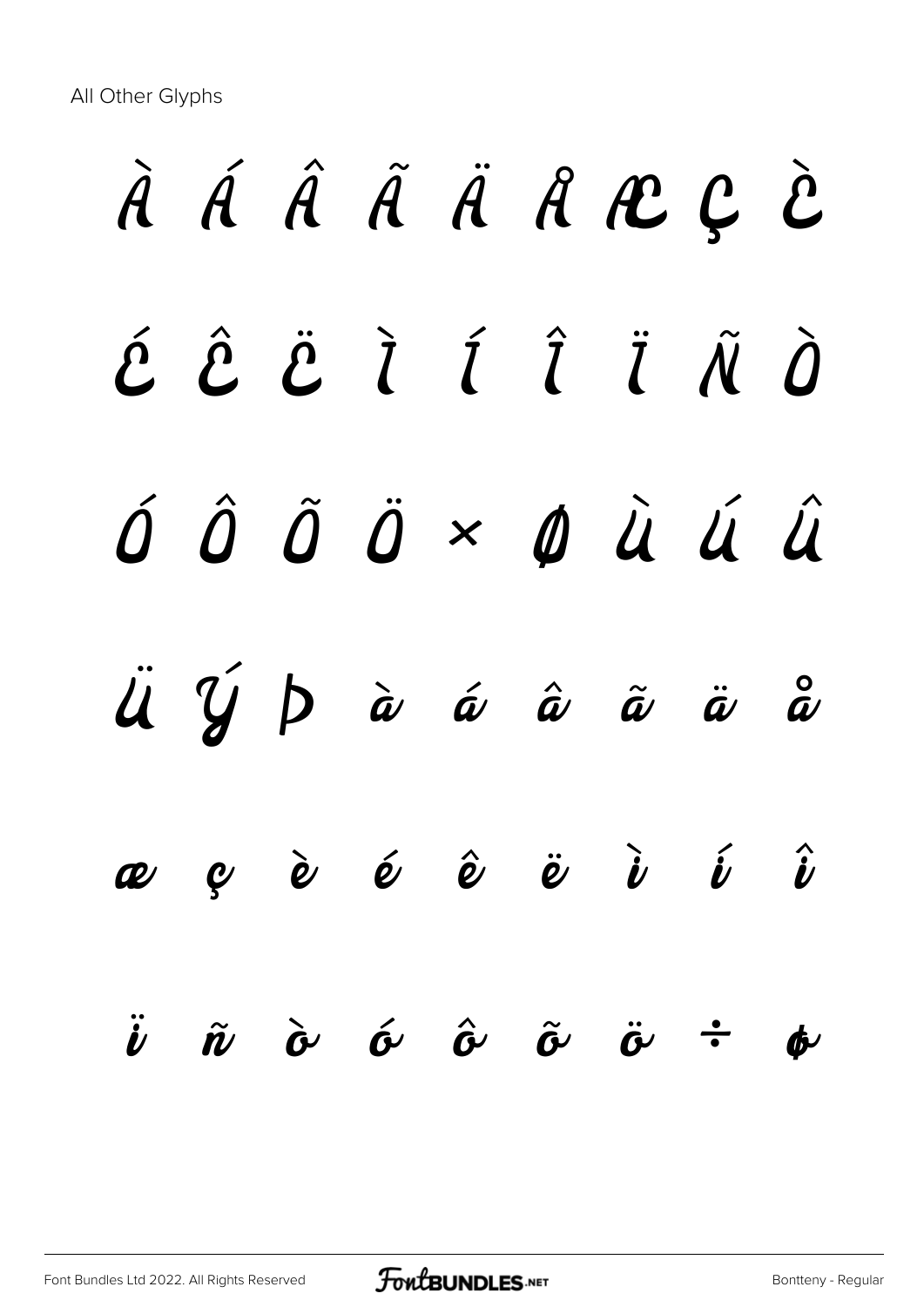$\dot{u}$   $\dot{u}$   $\dot{u}$   $\dot{y}$   $\dot{y}$   $\dot{y}$   $\alpha$  - $-$  6  $5$  , 66  $5$  , 9  $\%$  < >  $\epsilon$  <sup>TM</sup> -  $\neq$   $\leq$   $\geq$  $ABCDCJGO$ J K L M N V V V L R SJUVWXYZ bedeby this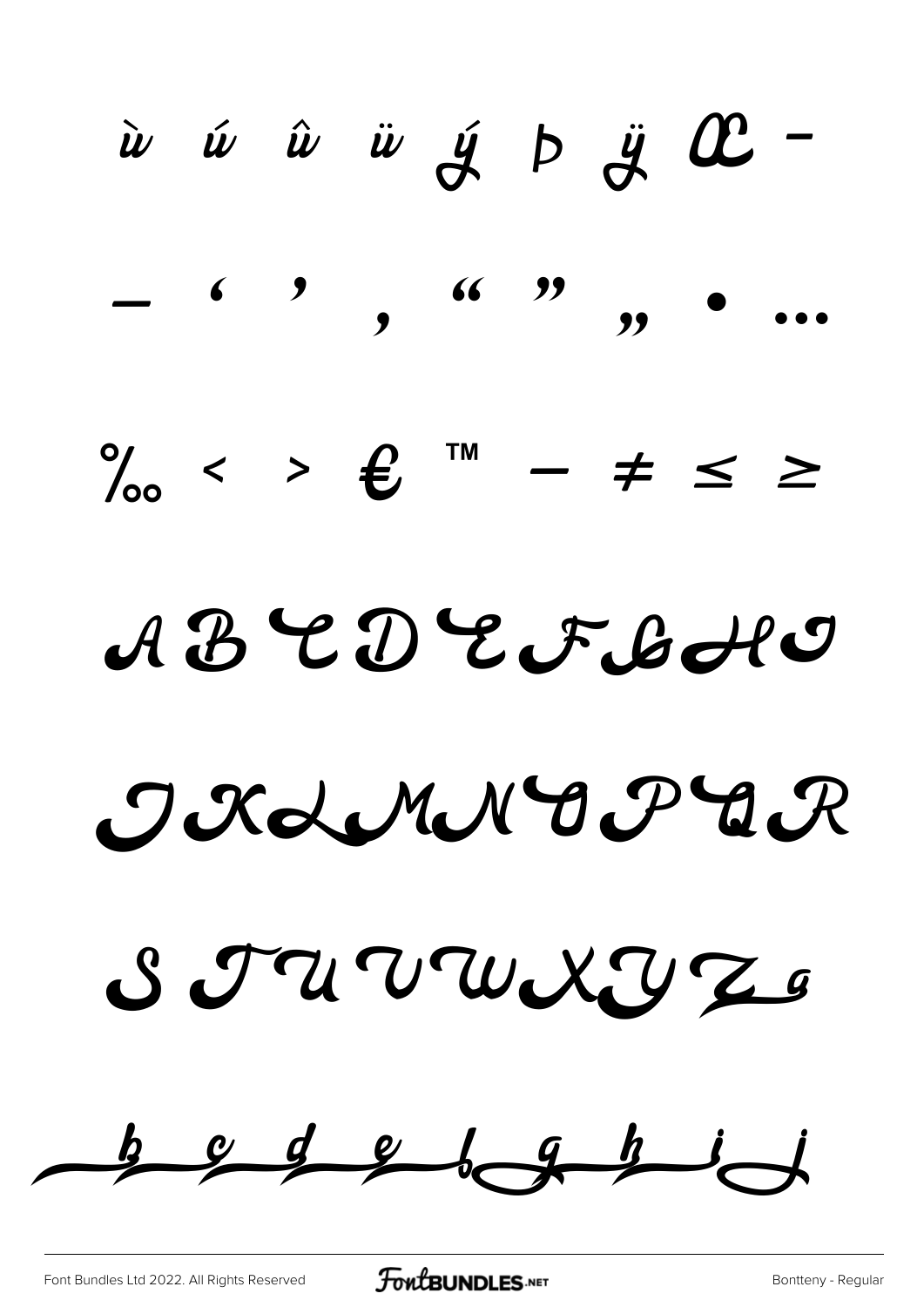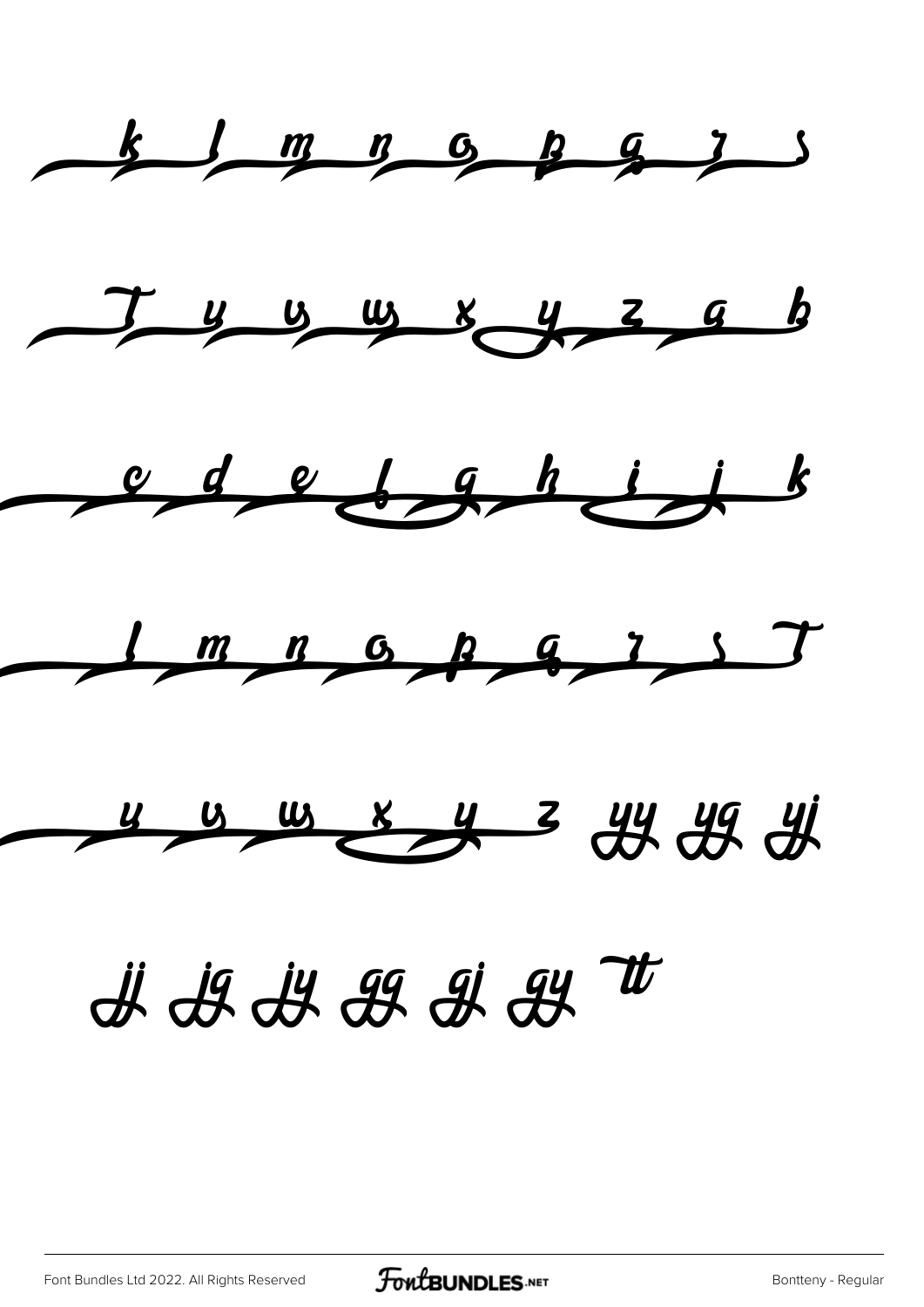#### MujaeraldAlt2 - Regular

**Uppercase Characters** 

## RBCDEFGHIJRLMNO PQRSTUVWXYZ

Lowercase Characters

<u>iktwwopq</u>  $\mathcal{\widetilde{V}}\widetilde{\mathcal{S}}\mathcal{U}\mathcal{U}$  $90<sup>o</sup>$ 

**Numbers** 

0123456789

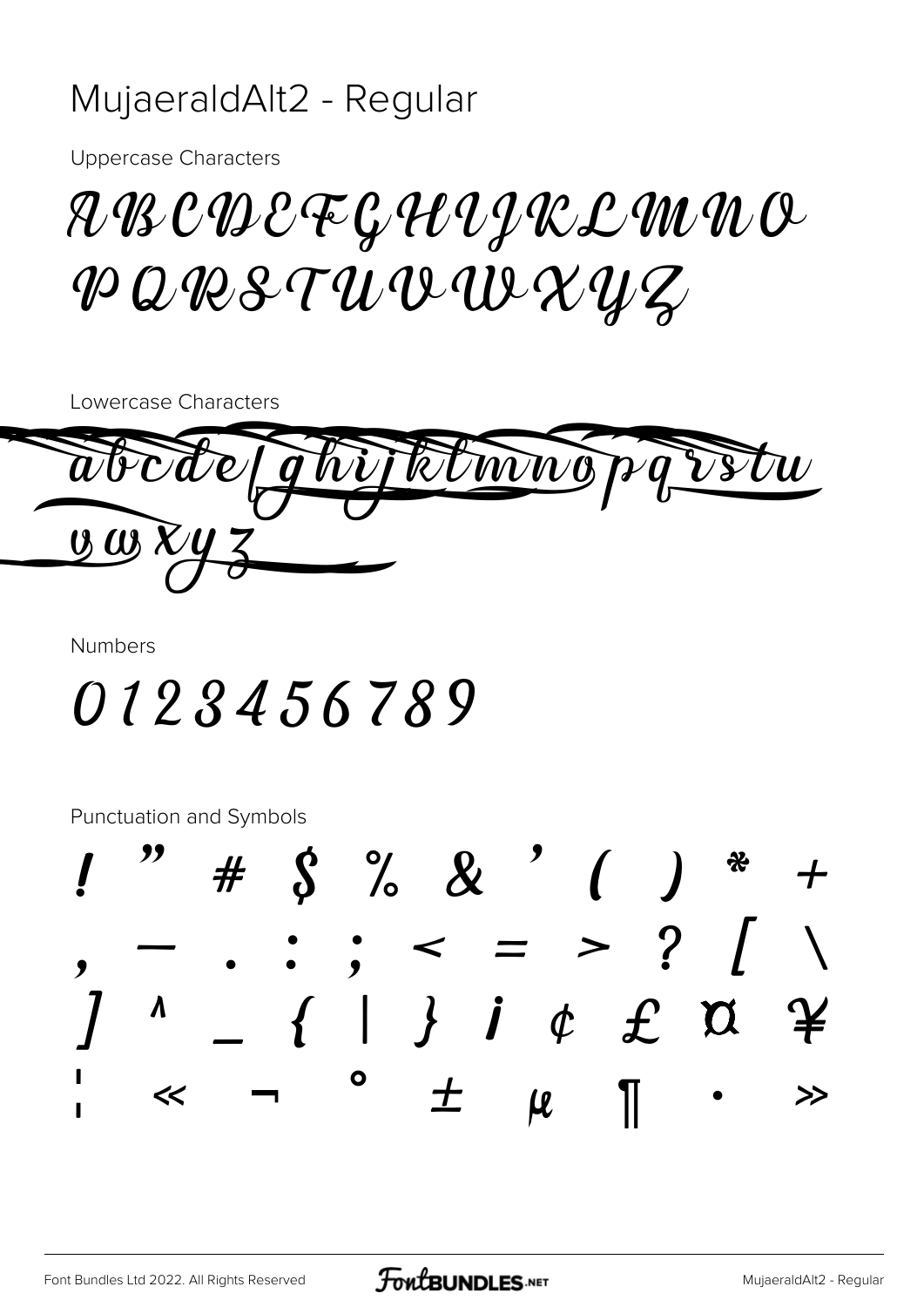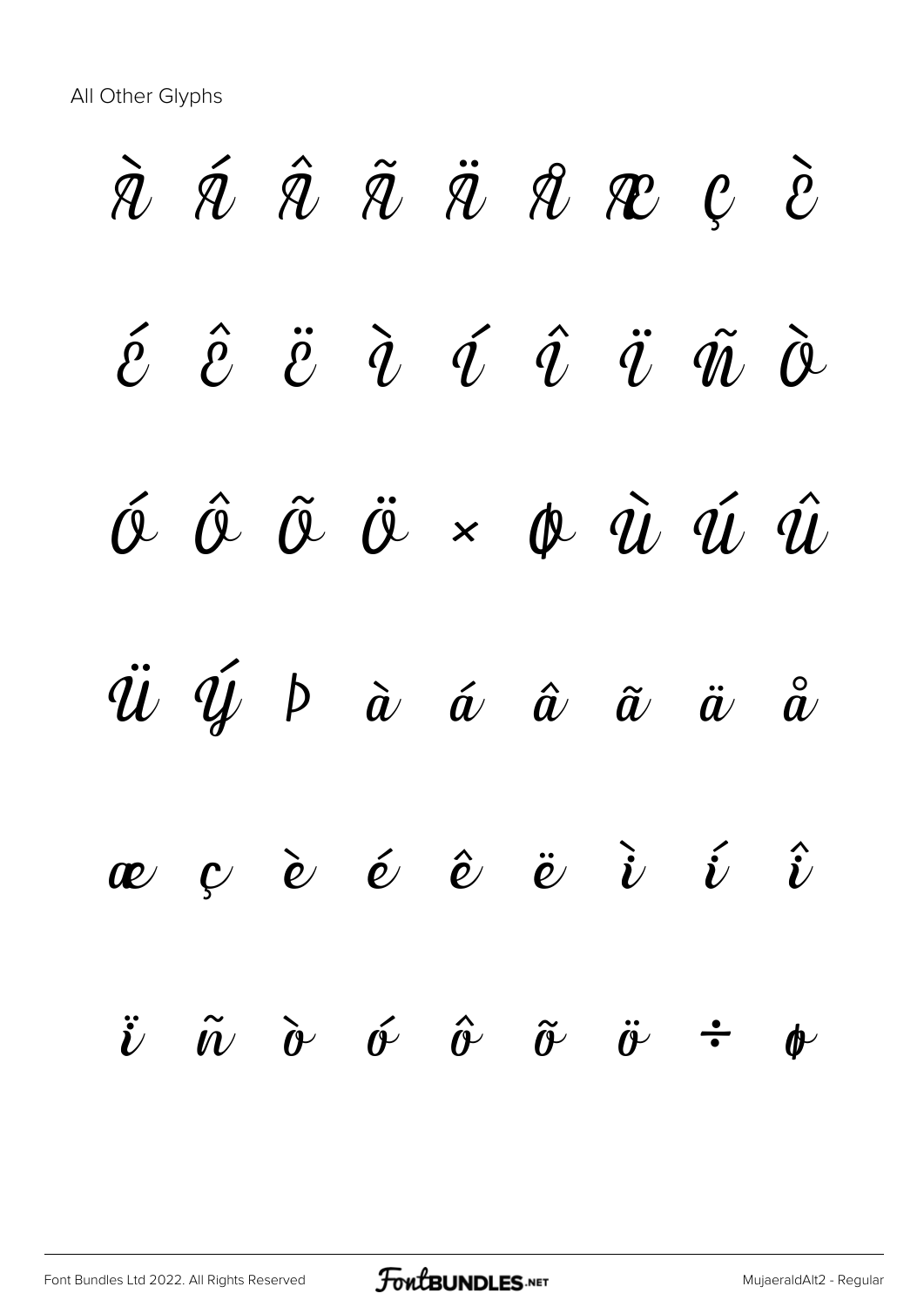$\dot{u}$   $\dot{u}$   $\dot{u}$   $\dot{\mu}$   $\dot{\mu}$   $D$   $C$  -

| $\sqrt{2}$ |  | $\frac{1}{2}$ $\frac{1}{2}$ $\frac{1}{2}$ $\frac{1}{2}$ $\frac{1}{2}$ $\frac{1}{2}$ $\frac{1}{2}$ $\frac{1}{2}$ $\frac{1}{2}$ $\frac{1}{2}$ $\frac{1}{2}$ $\frac{1}{2}$ $\frac{1}{2}$ $\frac{1}{2}$ $\frac{1}{2}$ $\frac{1}{2}$ $\frac{1}{2}$ $\frac{1}{2}$ $\frac{1}{2}$ $\frac{1}{2}$ $\frac{1}{2}$ $\frac{1}{2}$ |  |  |  |
|------------|--|---------------------------------------------------------------------------------------------------------------------------------------------------------------------------------------------------------------------------------------------------------------------------------------------------------------------|--|--|--|
|            |  |                                                                                                                                                                                                                                                                                                                     |  |  |  |
|            |  |                                                                                                                                                                                                                                                                                                                     |  |  |  |

 $\leftarrow$  >  $\epsilon$  <sup>TM</sup> -  $\neq$   $\leq$   $\geq$   $\omega$ 

 $\omega$   $\omega$   $\omega$   $\rho$   $\rho$   $\omega$   $\omega$   $\rho$ 

 $k$ )  $\ell$ )  $m$ )  $n$ )  $p$ )  $q$ )  $r$ )  $s$ )

 $(1 \omega \omega \omega x) y z^2$  $\theta$ 

 $c$  d e  $\int$   $g$  h i  $\int$  $\bm{k}$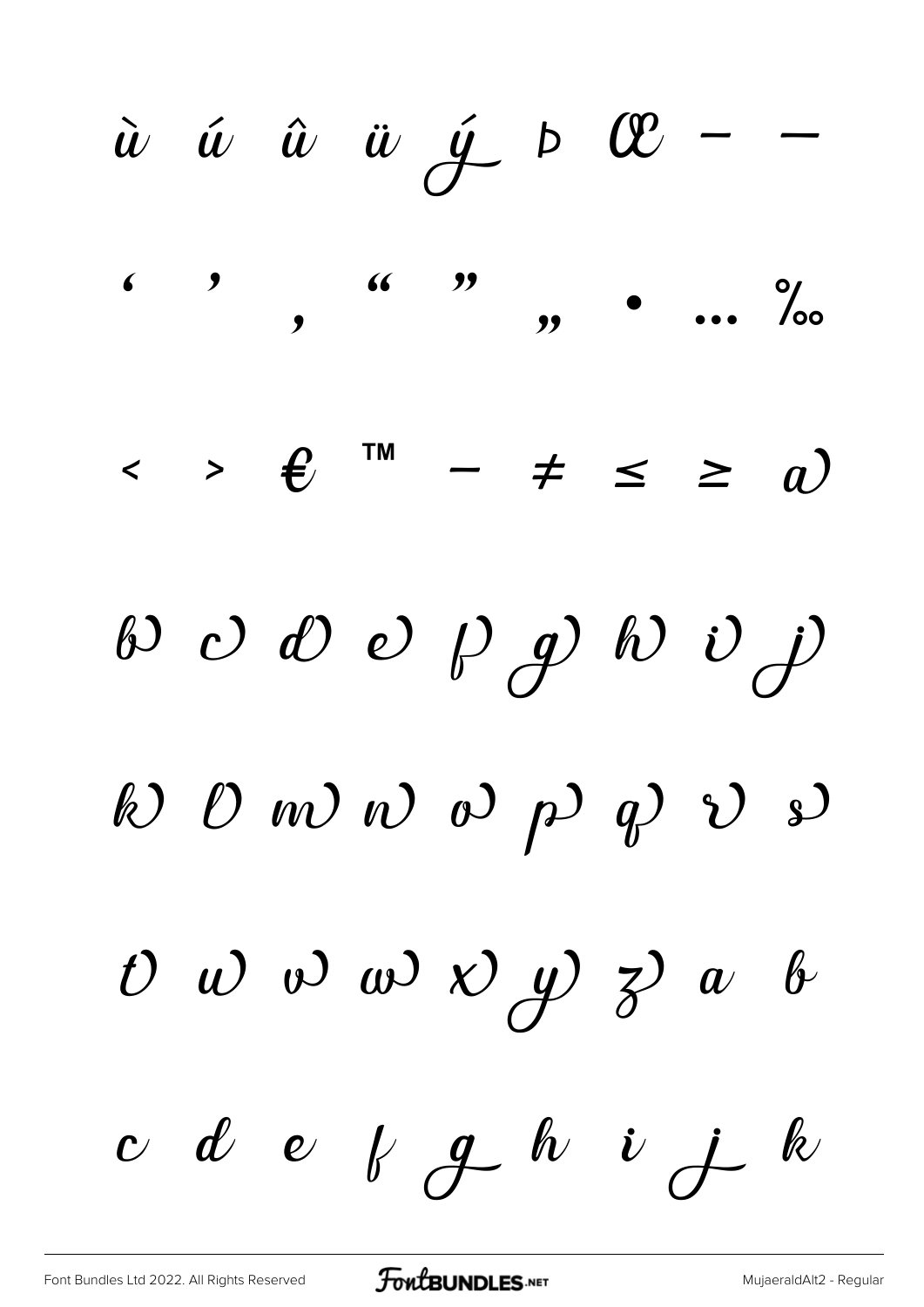$\ell$  on  $\alpha$  or  $\rho$   $q$   $\upsilon$   $s$   $t$  $w$  v  $w$   $x$   $y$   $z$   $\widehat{v}$  $\widehat{x}$  by  $\widehat{b}$  if  $\widehat{b}$ m n g p g s s l u  $y_0$   $\overline{x}$   $y_3$   $\overline{y}$   $\overline{y}$   $\overline{y}$   $\overline{y}$   $\overline{y}$ HAZH HHA WHAZ

49 41 49 44 43 39 31 34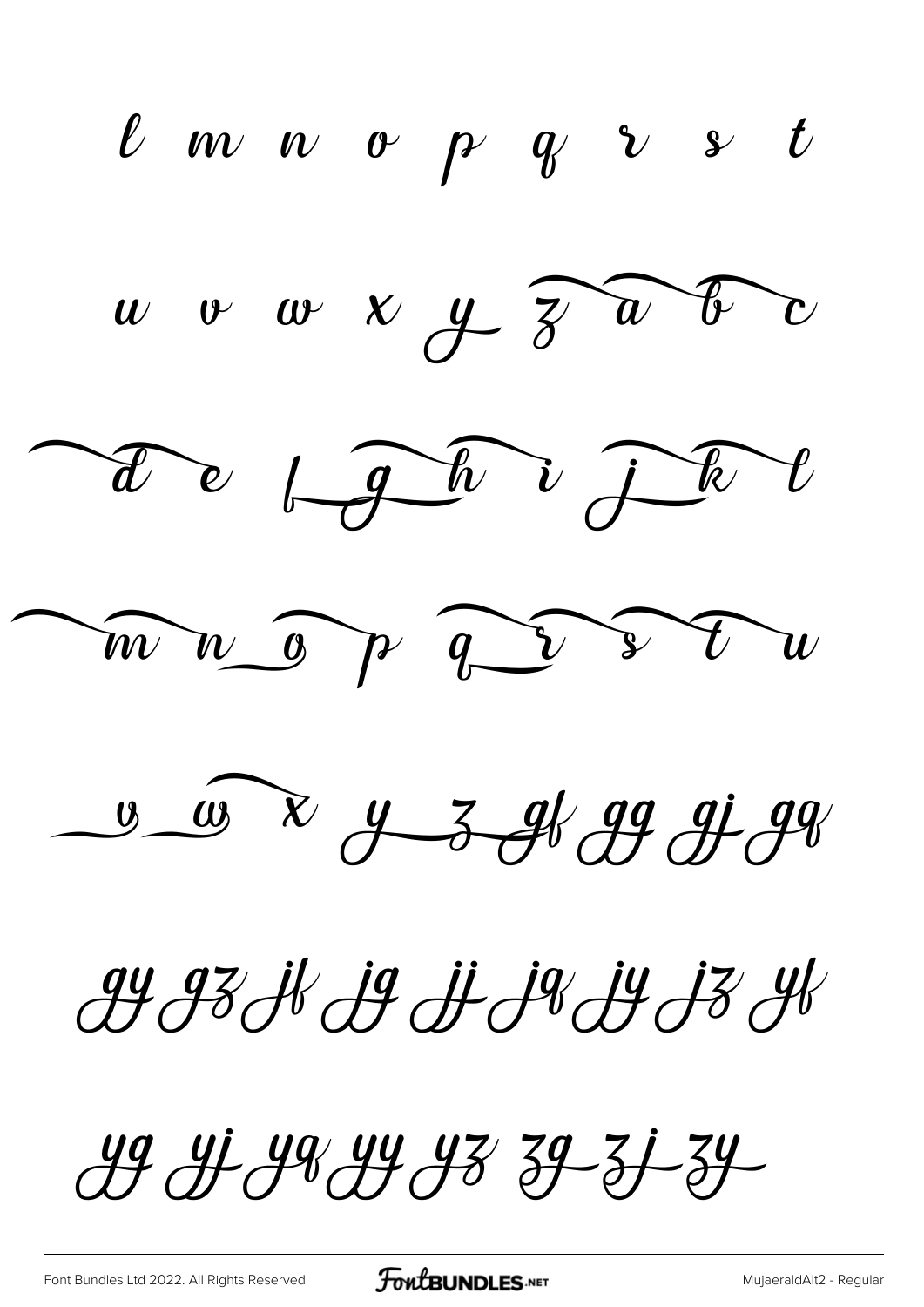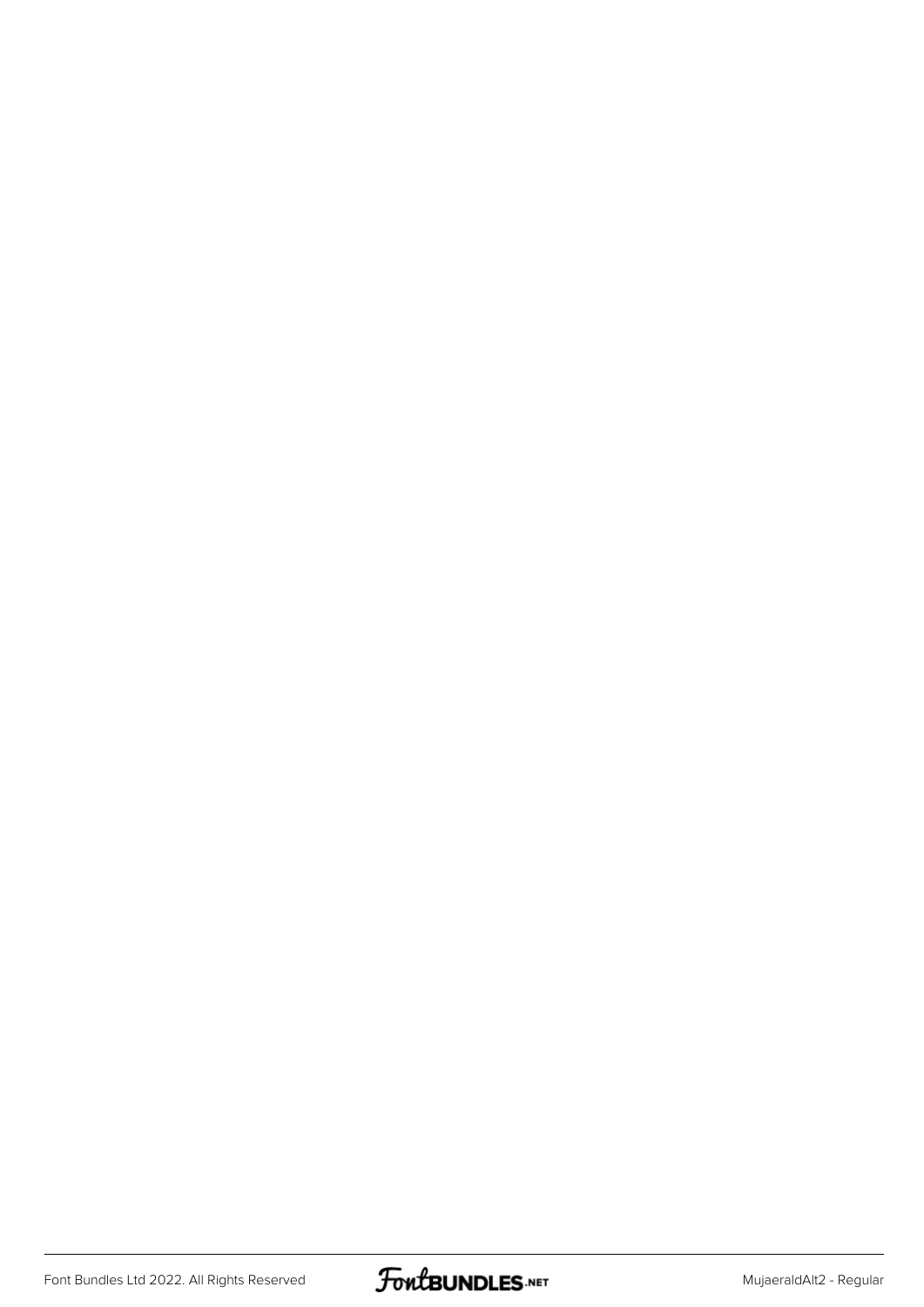#### Bontteny Alt1 - Regular

**Uppercase Characters** 



Lowercase Characters

<u>odelahiiklmng na zīlugus x</u>

**Numbers** 

0123456789

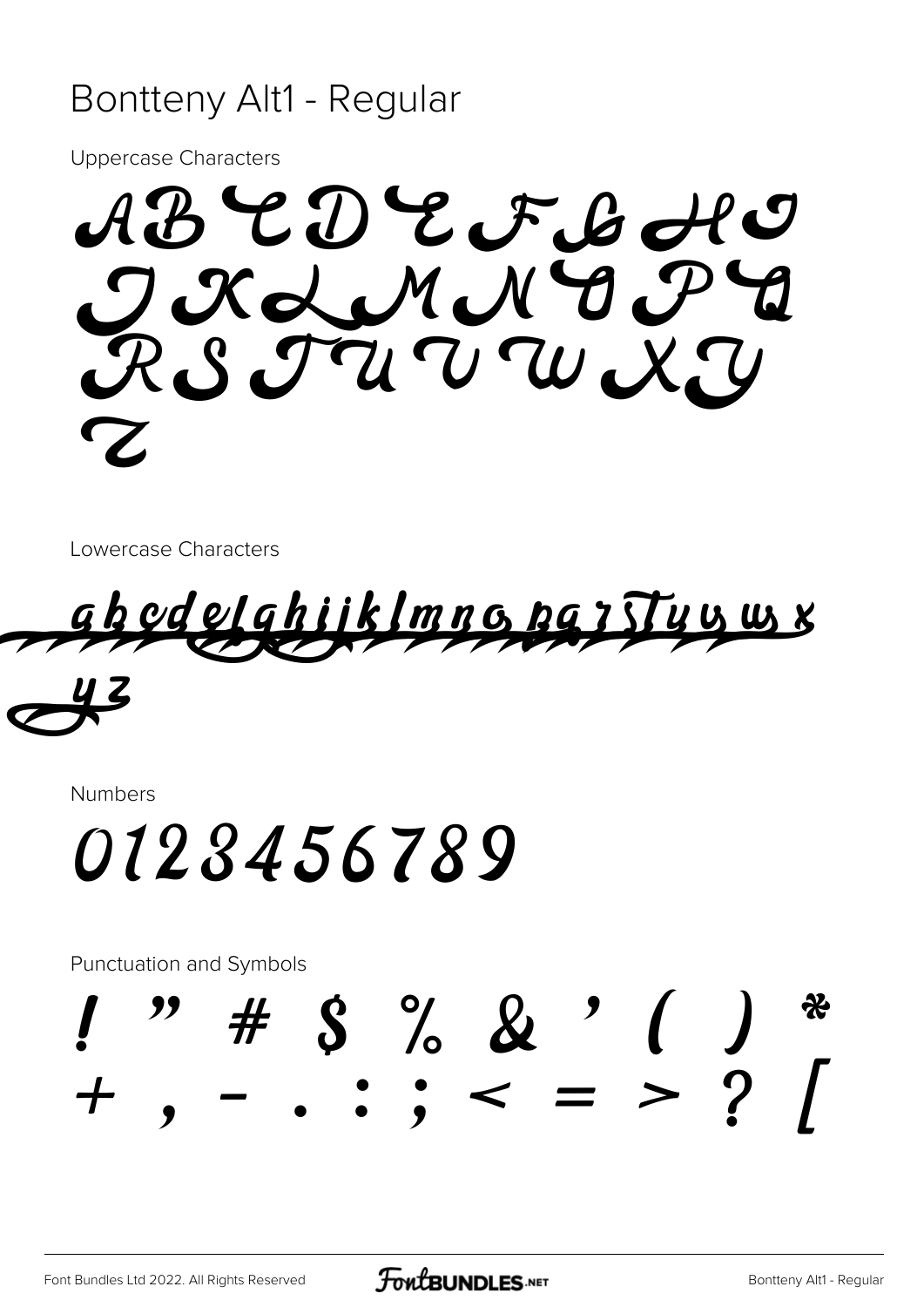$\sum_{i=1}^{n} x_i = \begin{cases} 1 & i \neq 0 \\ 1 & i \neq 0 \end{cases}$ 

# À Á Â Ã Ä Ä R P C C ÉÊËÌÍÎ ÑÒ ÓÔÕÖרÙÚÛ ÜÝÞà á â ã ä å æç è é ê ë i í î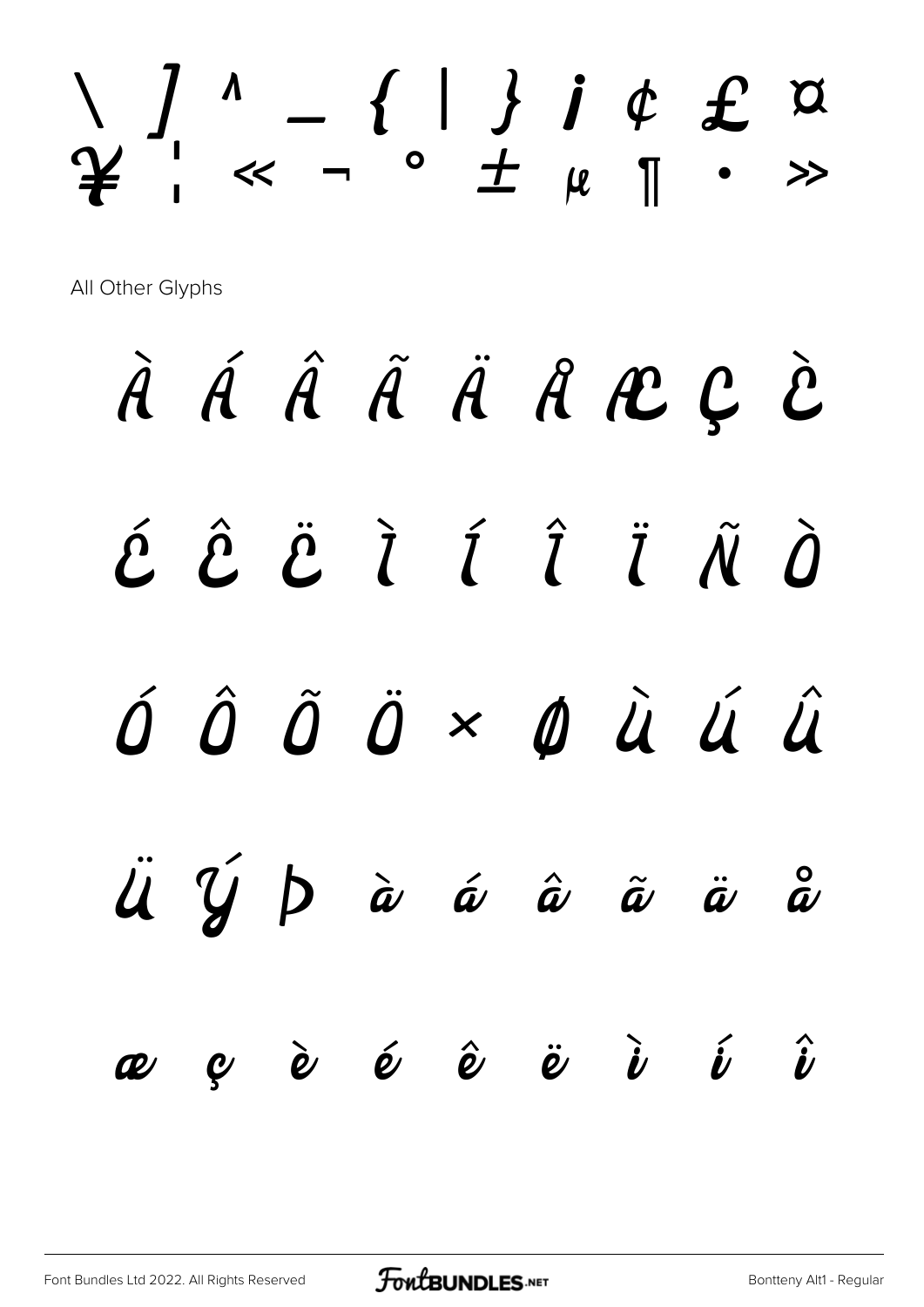|  |  | $\ddot{\theta}$ $\tilde{n}$ $\dot{\theta}$ $\hat{\theta}$ $\hat{\theta}$ $\tilde{\theta}$ $\ddot{\theta}$ $\dot{\theta}$ $\phi$ |  |  |
|--|--|---------------------------------------------------------------------------------------------------------------------------------|--|--|
|  |  | $\dot{u}$ $\dot{u}$ $\dot{u}$ $\dot{u}$ $\dot{y}$ $D$ $\ddot{y}$ $D$ -                                                          |  |  |
|  |  | $-$ 6 $,$ 6 $,$ 9 $,$ 0 $$                                                                                                      |  |  |
|  |  | $\%$ < > $\epsilon$ ™ – $\neq$ $\leq$ $\geq$                                                                                    |  |  |
|  |  | ABCDCFGHI                                                                                                                       |  |  |
|  |  | J K L M N O P Q R                                                                                                               |  |  |
|  |  | $S$ $\tau$ u v w x y $z$ a                                                                                                      |  |  |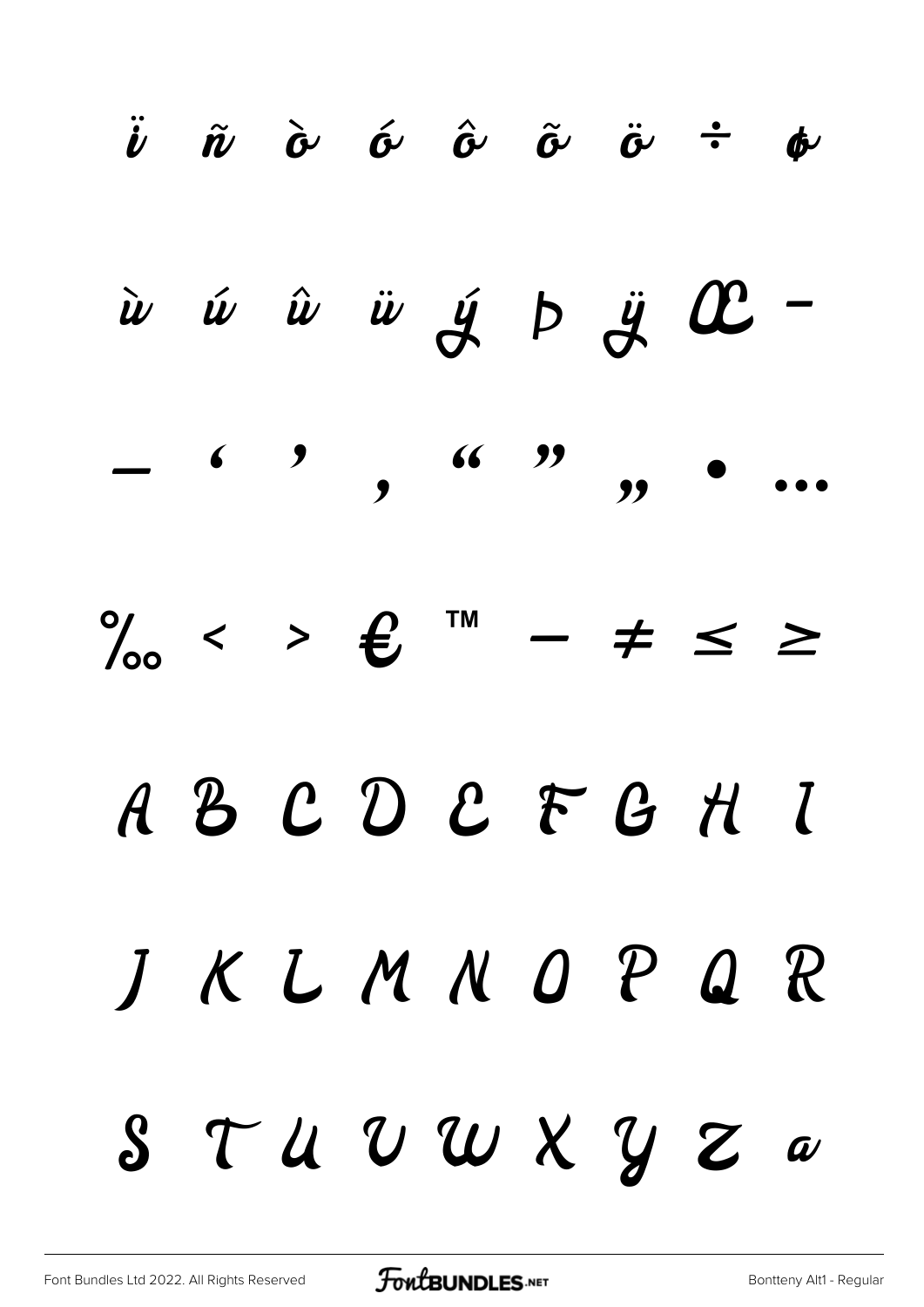$b$   $c$   $d$   $e$   $f$   $g$   $h$   $i$   $d$  $k$   $l$  $\mathbf{\omega}$   $\mathbf{\mu}$  $\mathbf{q}$  $\boldsymbol{\nu}$  $m$  $\boldsymbol{n}$  $x y z g b$  $\tau$   $\omega$  $\boldsymbol{\nu}$  $\mathbf{w}$ ode dan hij k  $lmn6p9237$ 4 9 9 8 9 3 4 4 4 9 4  $d\dot{\theta}$   $d\theta$   $d\theta$   $d\theta$   $d\theta$   $d\theta$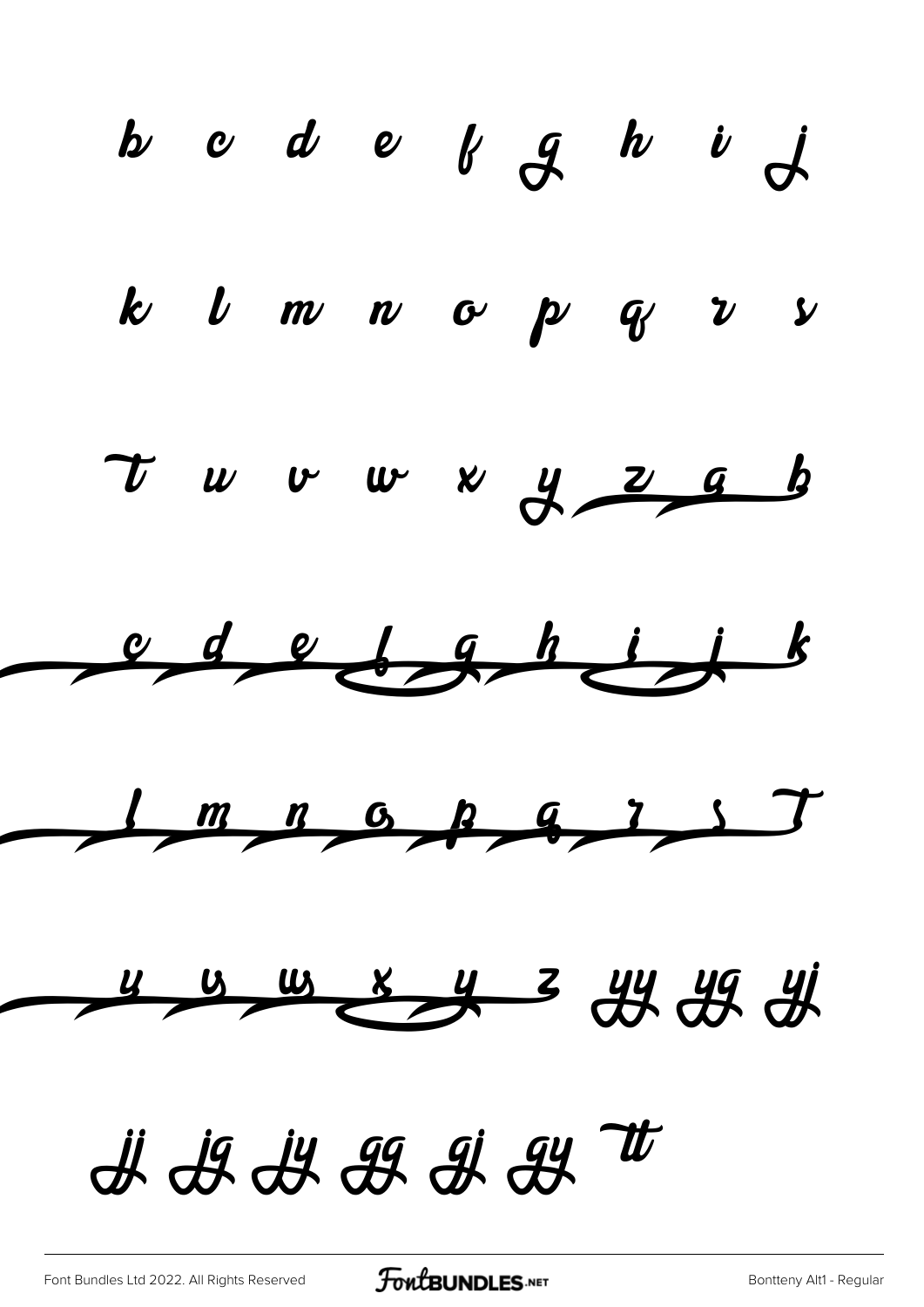### MujaeraldAlt3 - Regular

**Uppercase Characters** 

RBCDEFGHIJRLMNO PQRSTUVWXYZ

Lowercase Characters

tetwwopq  $\sigma$ 

**Numbers** 

0123456789

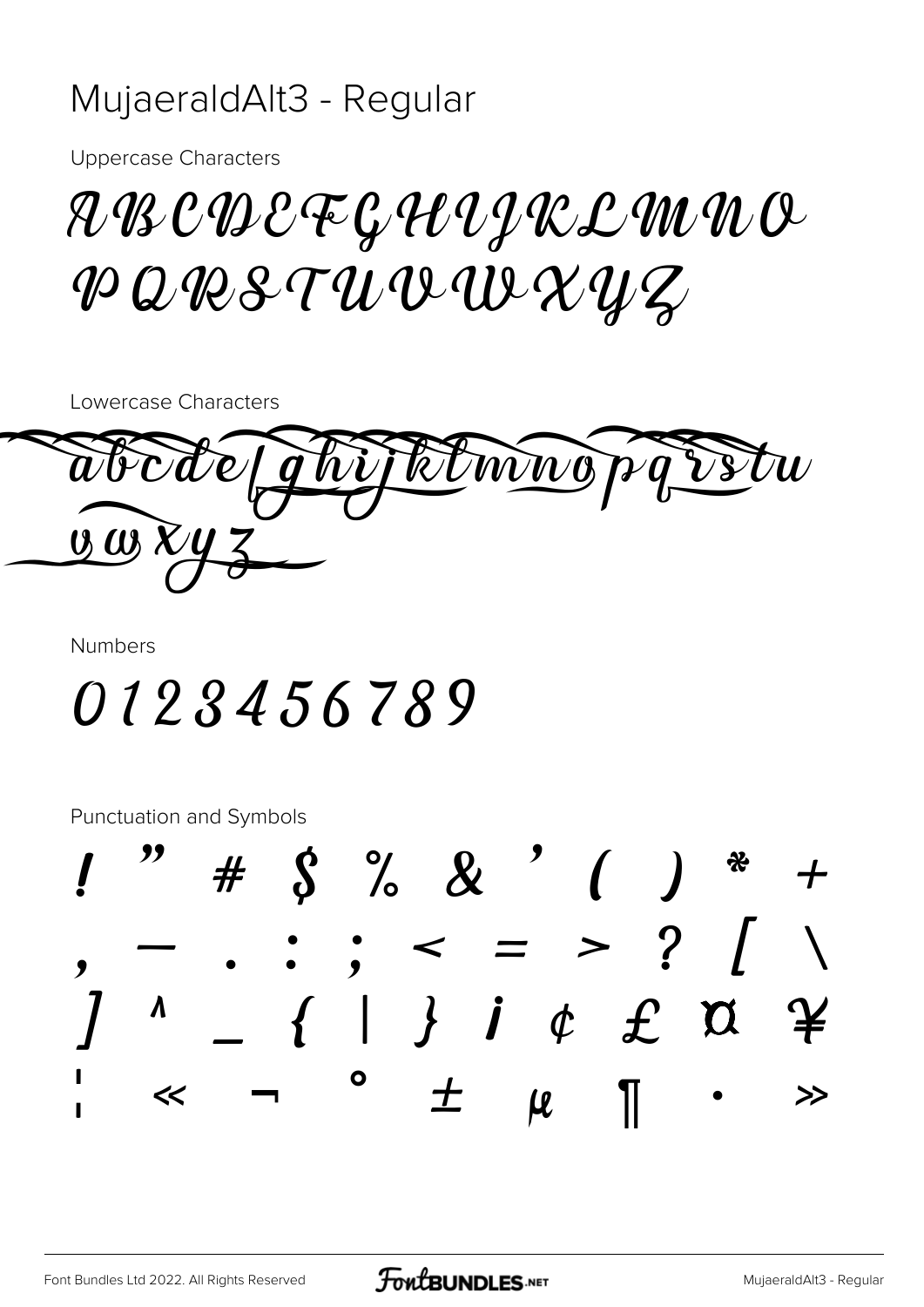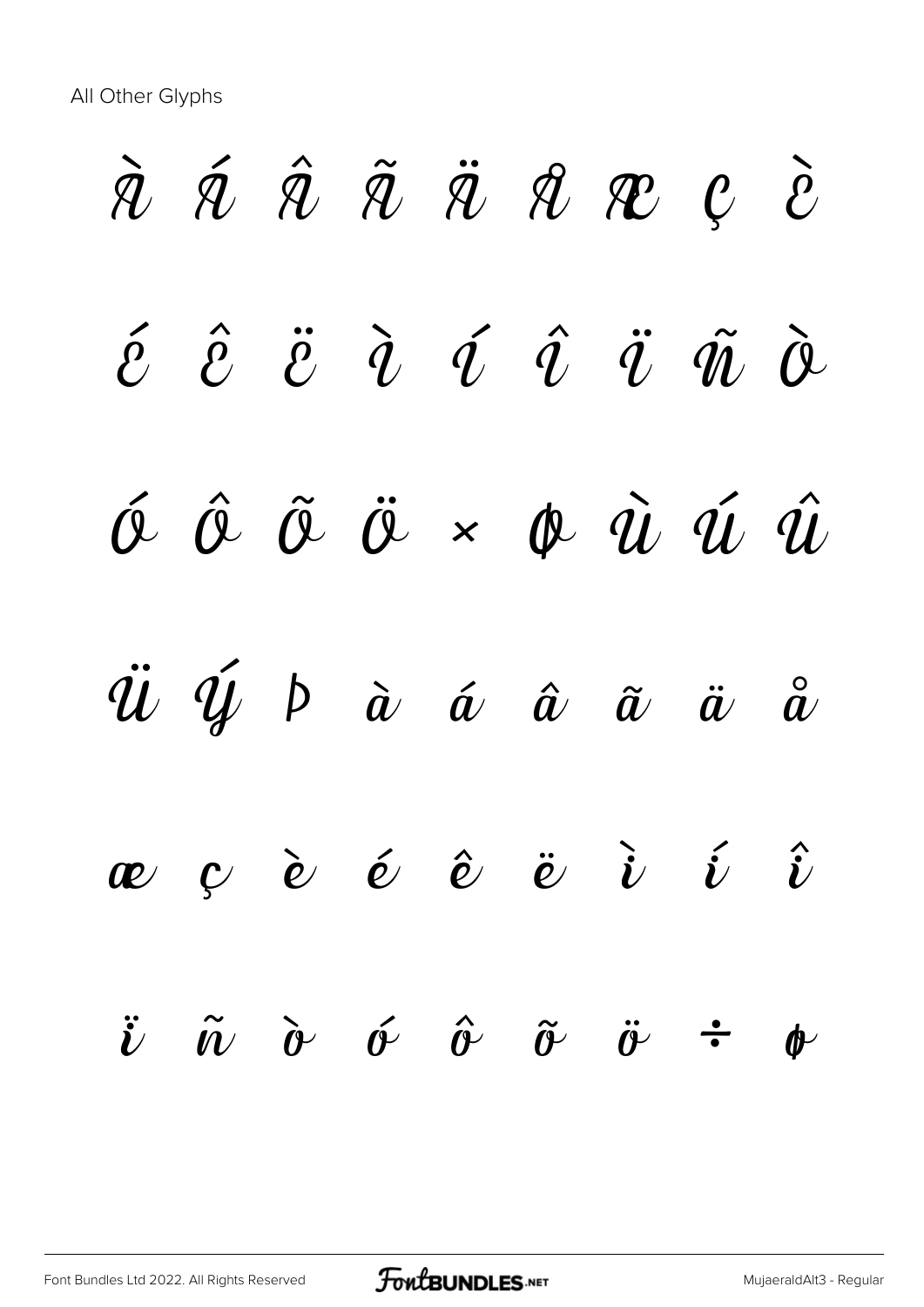$\dot{u}$   $\dot{u}$   $\dot{u}$   $\dot{y}$   $b$   $\alpha$  -

| $\sqrt{2}$ |  | $\frac{1}{2}$ $\frac{1}{2}$ $\frac{1}{2}$ $\frac{1}{2}$ $\frac{1}{2}$ $\frac{1}{2}$ $\frac{1}{2}$ $\frac{1}{2}$ $\frac{1}{2}$ $\frac{1}{2}$ $\frac{1}{2}$ $\frac{1}{2}$ $\frac{1}{2}$ $\frac{1}{2}$ $\frac{1}{2}$ $\frac{1}{2}$ $\frac{1}{2}$ $\frac{1}{2}$ $\frac{1}{2}$ $\frac{1}{2}$ $\frac{1}{2}$ $\frac{1}{2}$ |                                                |  |  |
|------------|--|---------------------------------------------------------------------------------------------------------------------------------------------------------------------------------------------------------------------------------------------------------------------------------------------------------------------|------------------------------------------------|--|--|
|            |  |                                                                                                                                                                                                                                                                                                                     | $\frac{1}{2}$ , $\frac{1}{2}$ $\frac{1}{2}$ 00 |  |  |
|            |  |                                                                                                                                                                                                                                                                                                                     |                                                |  |  |

 $\leftarrow$  >  $\epsilon$ <sup>TM</sup>  $\neq$   $\leq$   $\geq$   $a$ )

 $\omega$   $\omega$   $\omega$   $\rho$   $\rho$   $\omega$   $\omega$   $\rho$ 

 $\not\!\!\! D\not\!\!\! D\not\!\!\! D\not\!\!\! D\not\!\!\! D\not\!\!\! D\not\!\!\! D\not\!\!\! D\not\!\!\! D\not\!\!\! D\not\!\!\! D\not\!\!\! D$ 

 $\int u \, v \, v \, v \, dv \, \sqrt{y^2 - u^2}$ 

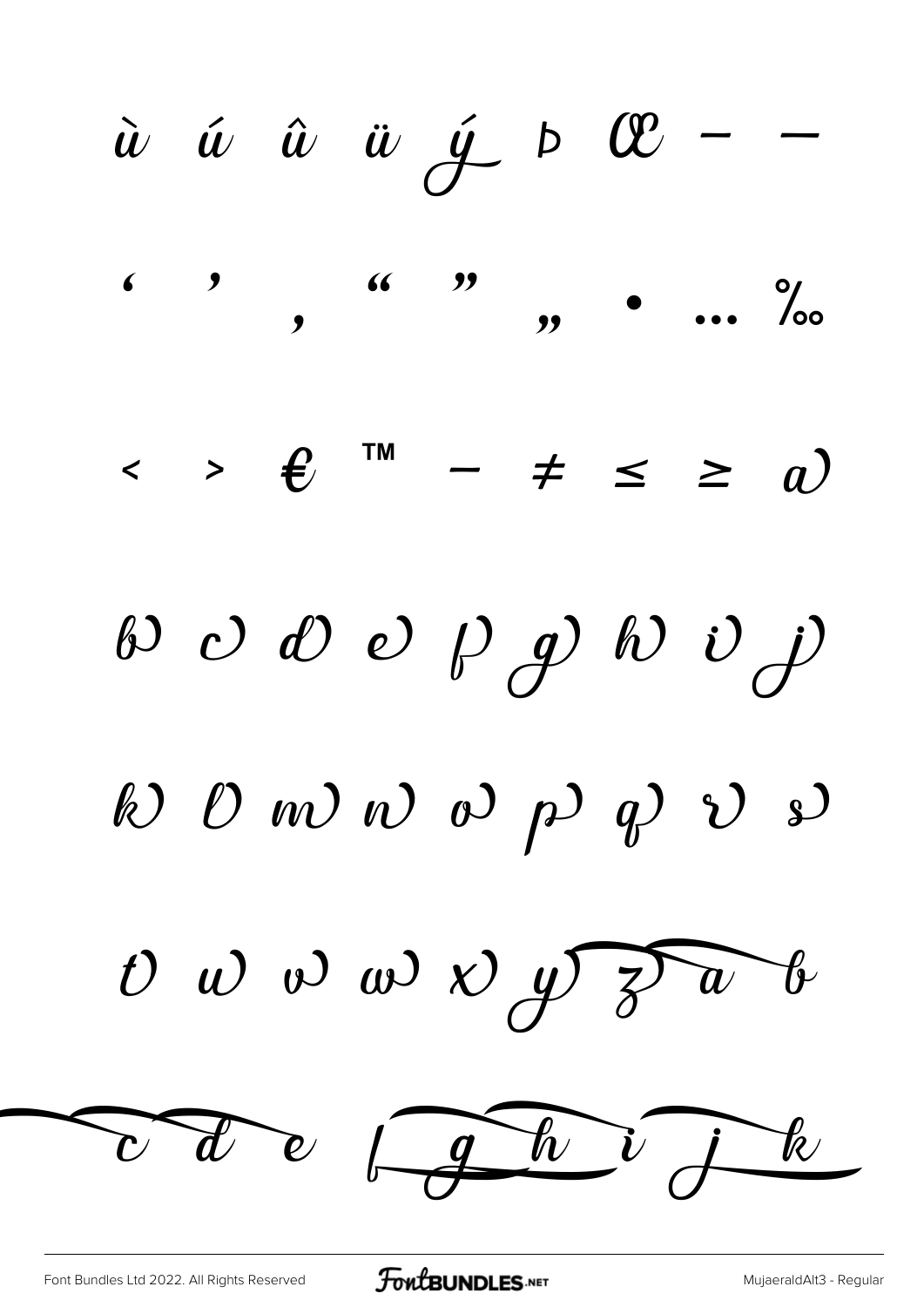V m n g p g v s t  $u \circ w \times y = a \circ b$ d e  $\int d^2h$  i j k  $\ell$  $mv$   $w$   $v$   $p$   $q$   $v$   $s$   $t$   $w$  $v$   $w$   $x$   $y$   $z$   $y$   $xy$   $y$   $y$ 

49 41 49 44 47 39 31 34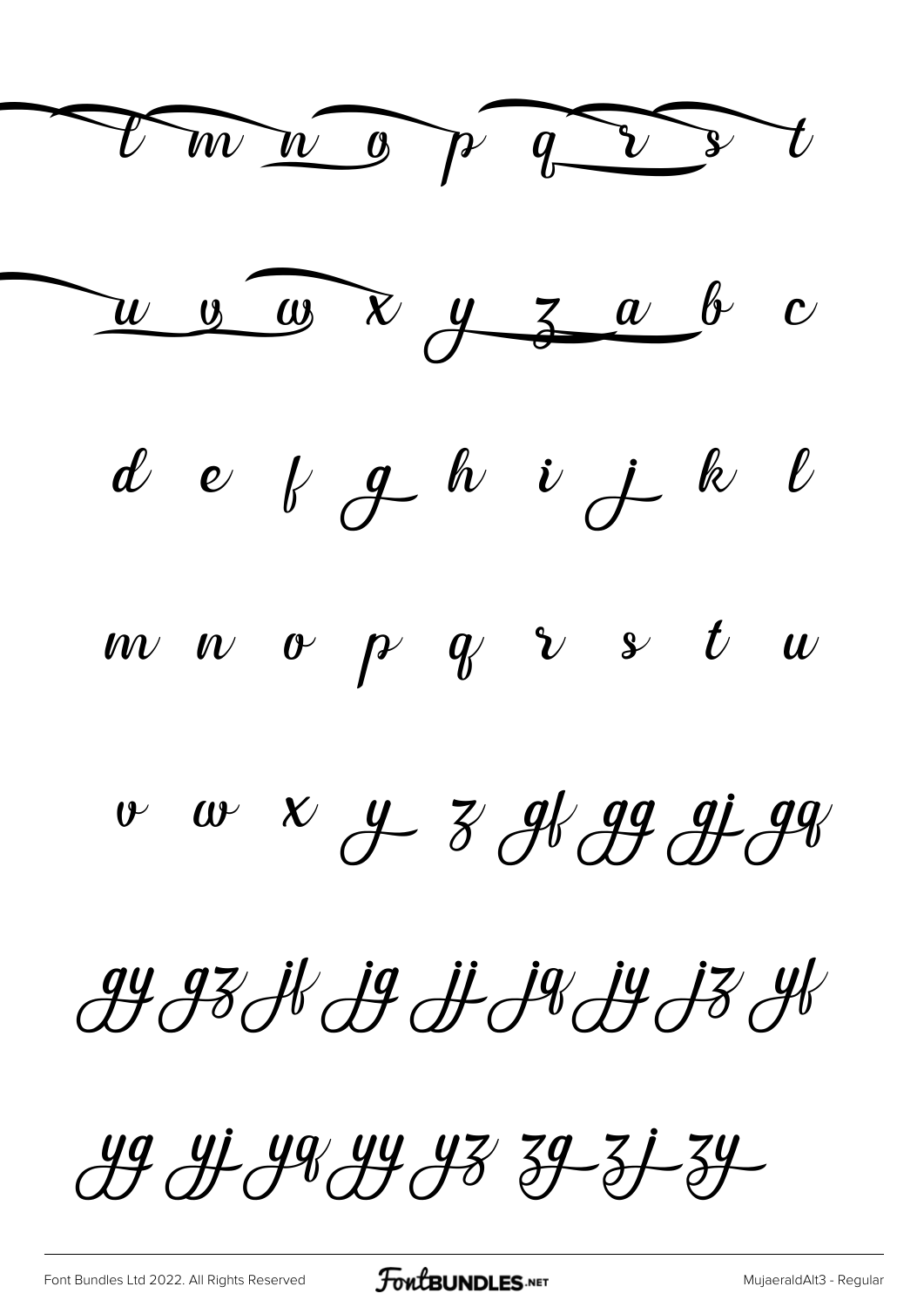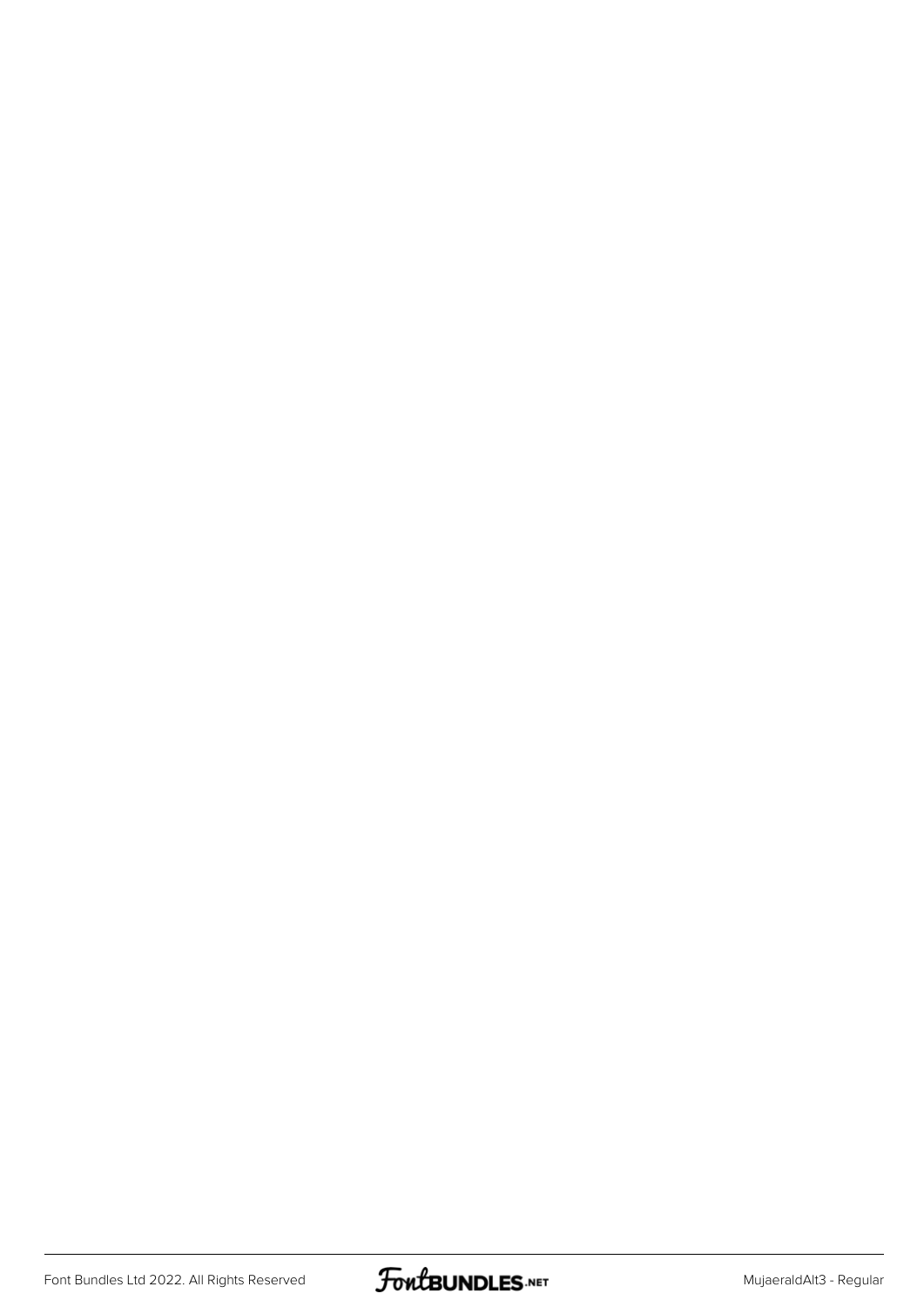

**Uppercase Characters** 

## ABCDEFGHIJKLMNOPQ RSTUVWXYZ

Lowercase Characters

abcdefghijklmnopqrstuv wxyz

**Numbers** 

### 0123456789

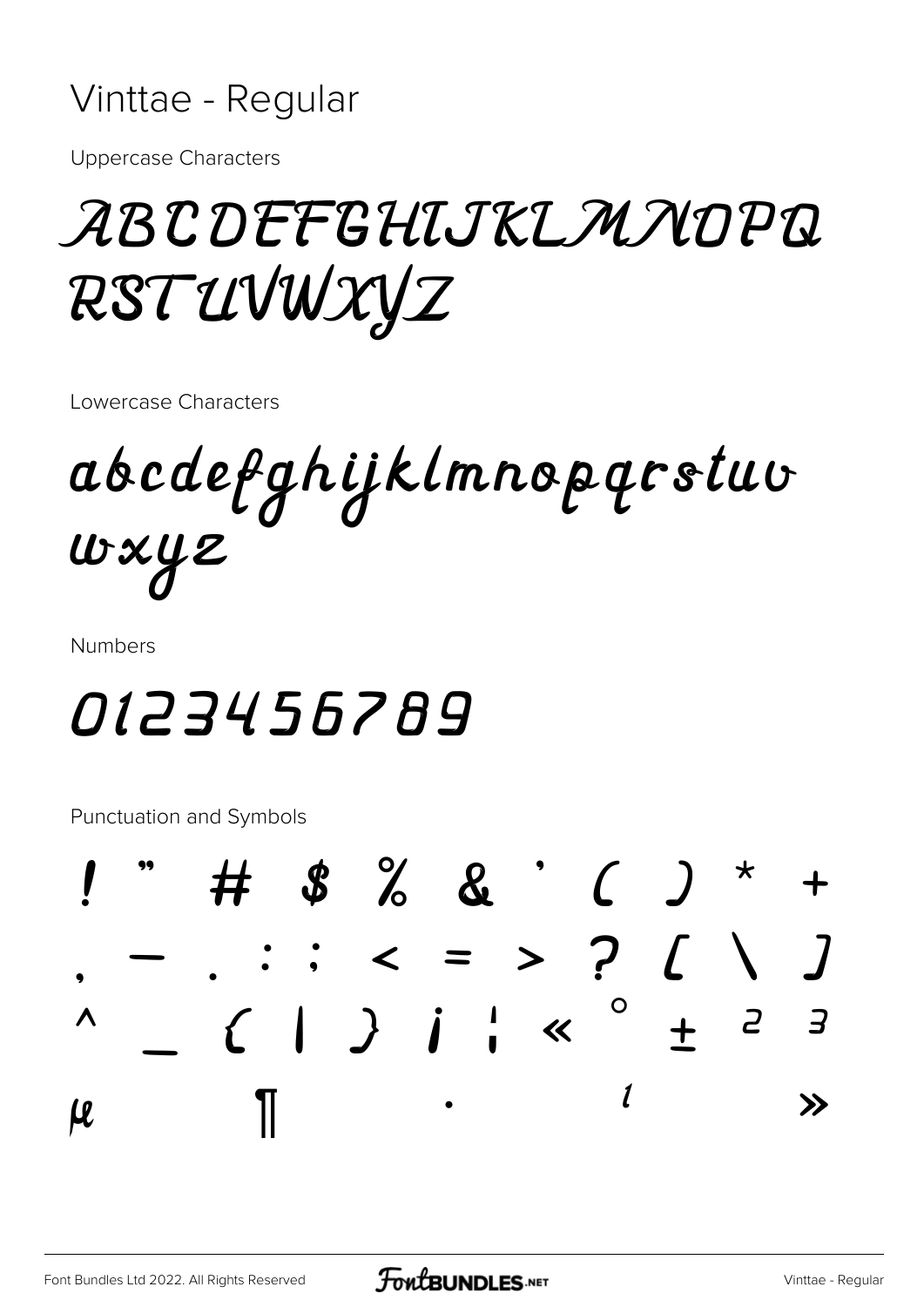# À Á Â Ã Ä Å Æ È É Ê Ë Ì Í Î Ï Ñ Ò Ó Ô Õ Ö × Ù Ú Û Ü Ý à á â ã ä å æ ç è é ê ë ì í î ï ñ ò ó ô õ ö ÷ ù ú û ü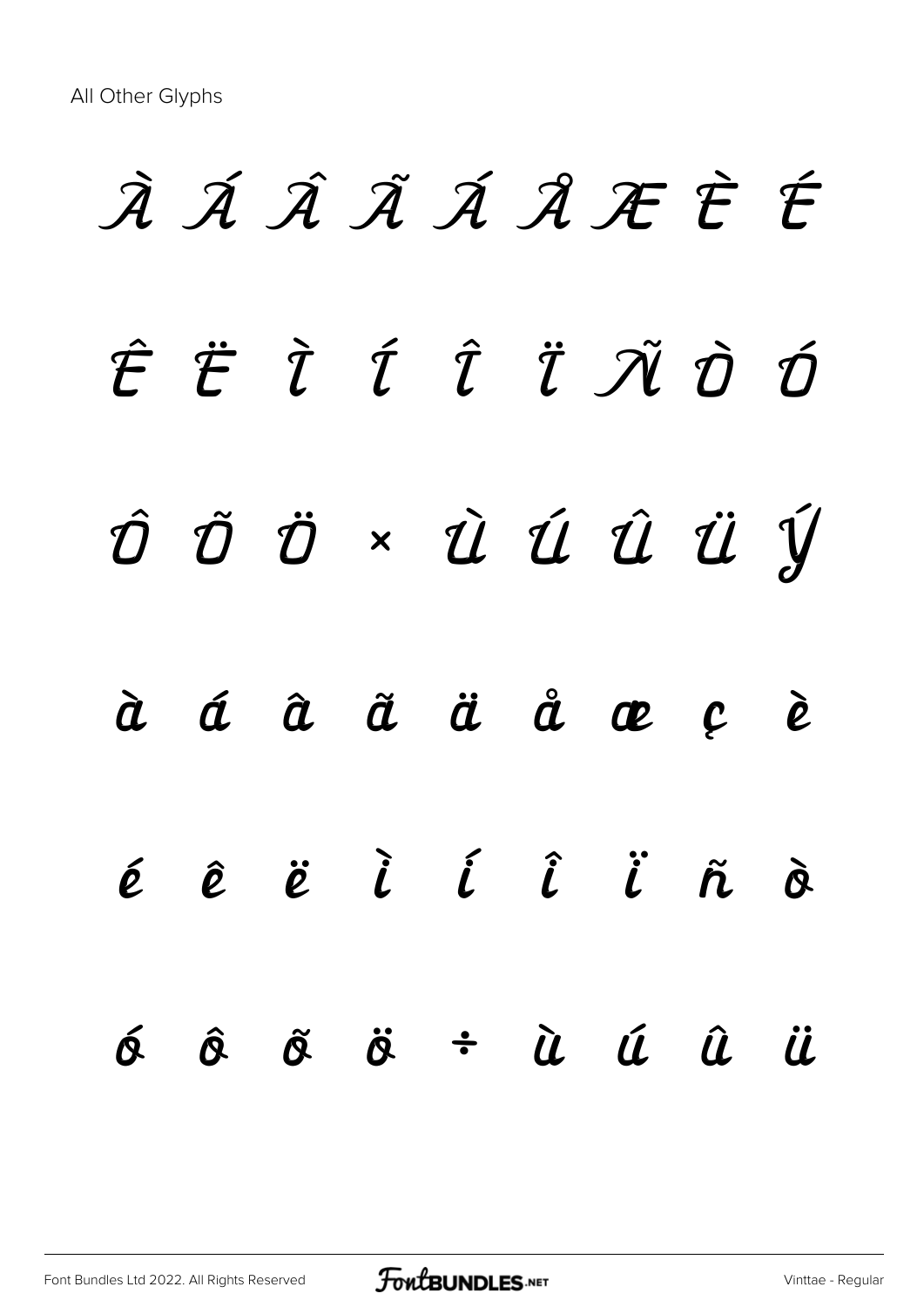$\hat{y}$   $\ddot{y}$  - - . . . . .  $\cdot$  ...  $\frac{9}{100}$  < > TM  $\neq$  $\leq$   $\geq$   $t$   $g$   $g$   $g$   $g$   $a$   $b$ r dre fg h k l m  $-984-j-88787$  $x$   $x$   $y$   $z$   $w$   $\in$ dsesfogshsisjsksh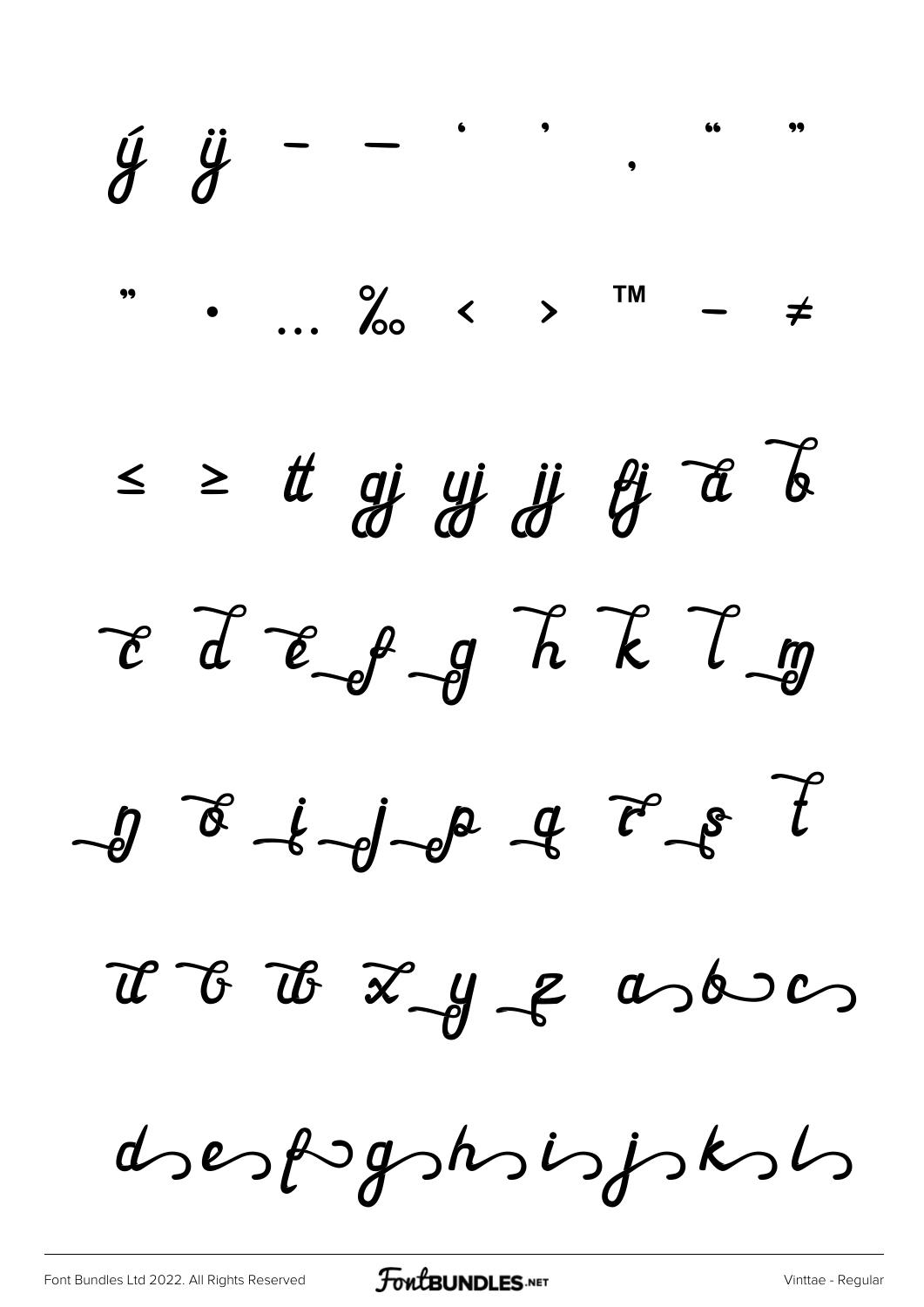$m_0n_0$  as properly as  $t_0$  us

 $0000000022$ 

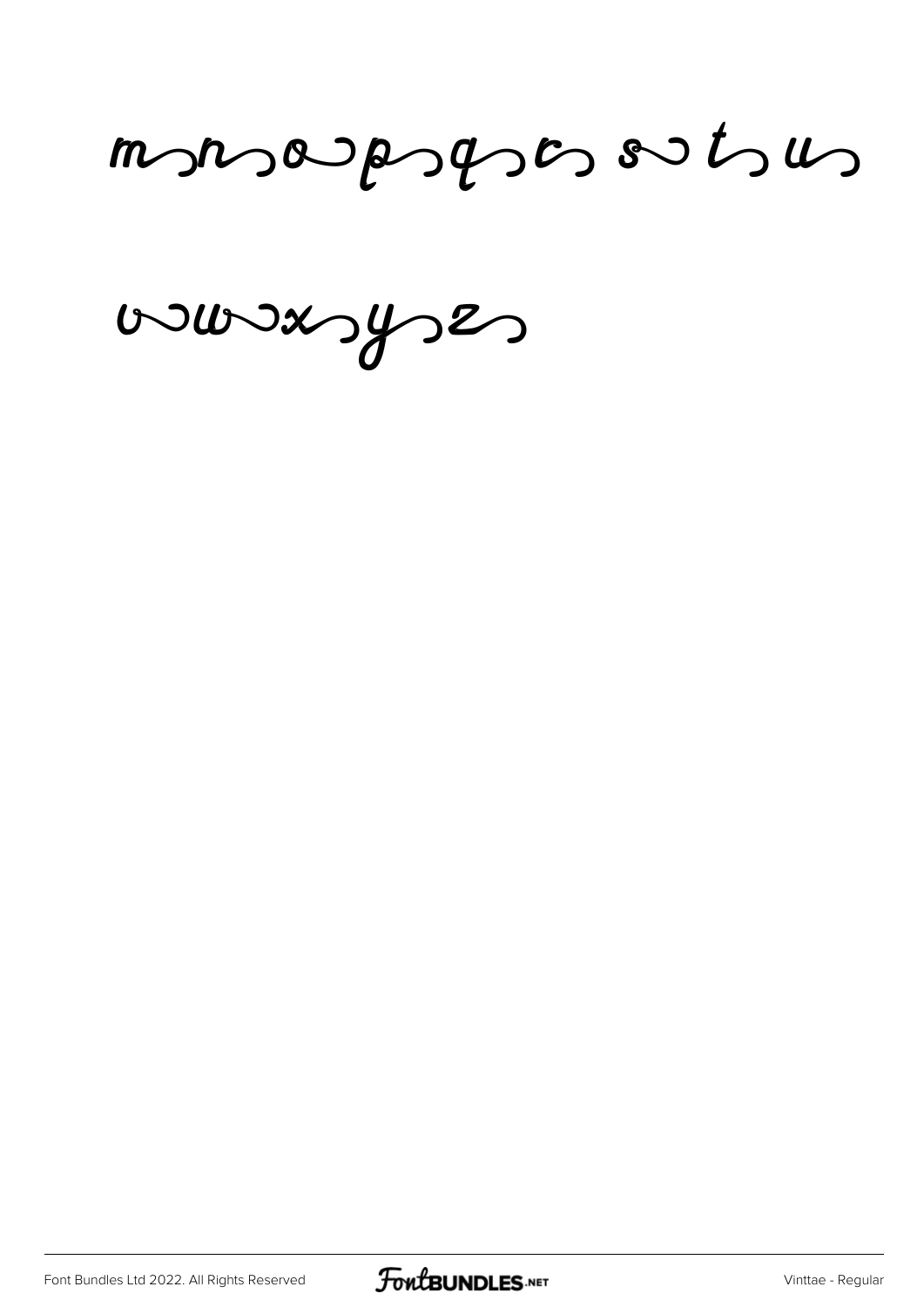#### Bontteny Alt2 - Regular

**Uppercase Characters** 



Lowercase Characters

<u>abodelahiiklmnaparstyywy</u> UZ

**Numbers** 

0123456789

Punctuation and Symbols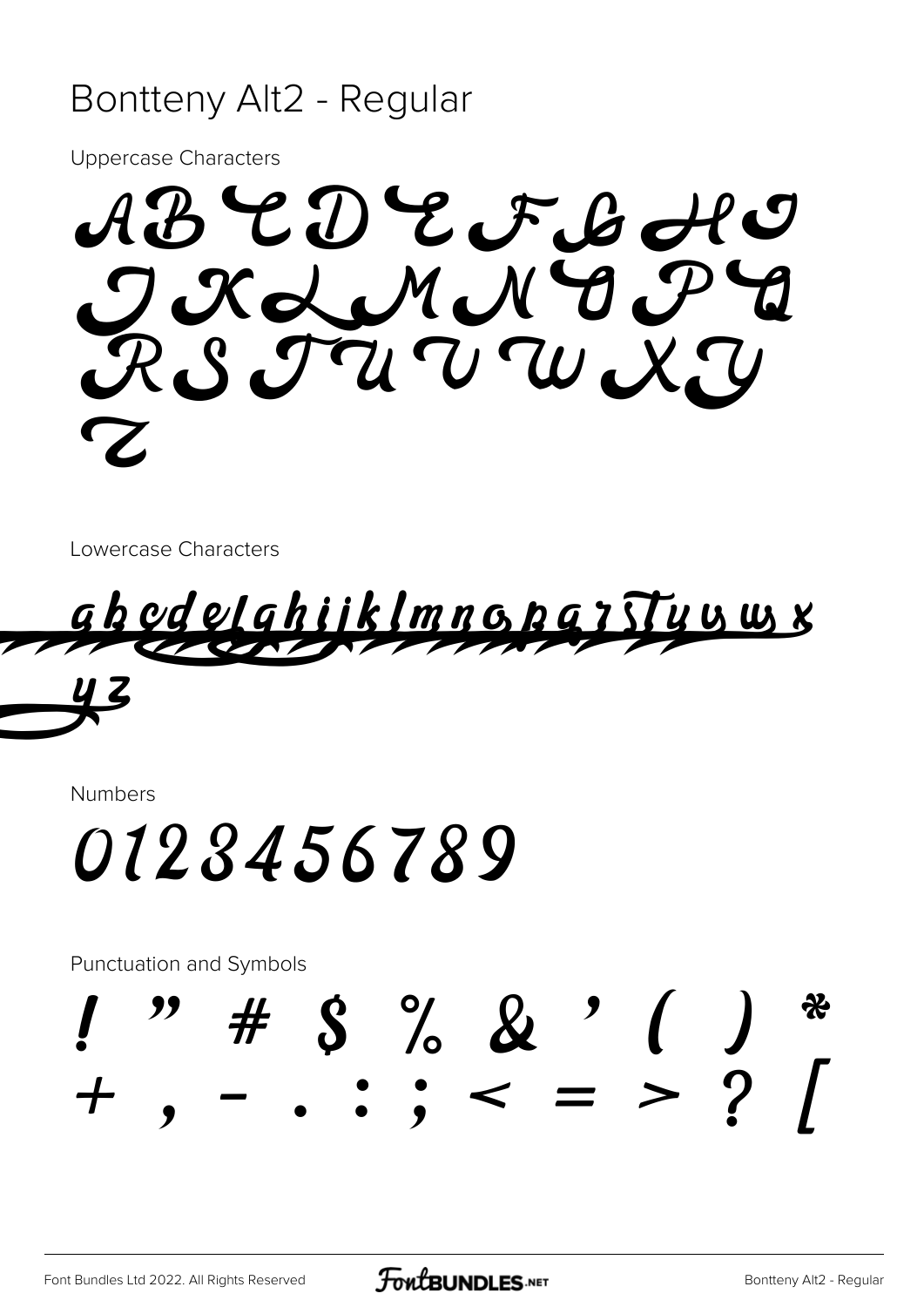$\sum_{i=1}^{n} x_i = \begin{cases} 1 & i \neq 0 \\ 1 & i \neq 0 \end{cases}$ 

# À Á Â Ã Ä Ä R P C C ÉÊËÌÍÎ ÑÒ ÓÔÕÖרÙÚÛ ÜÝÞà á â ã ä å æç è é ê ë i í î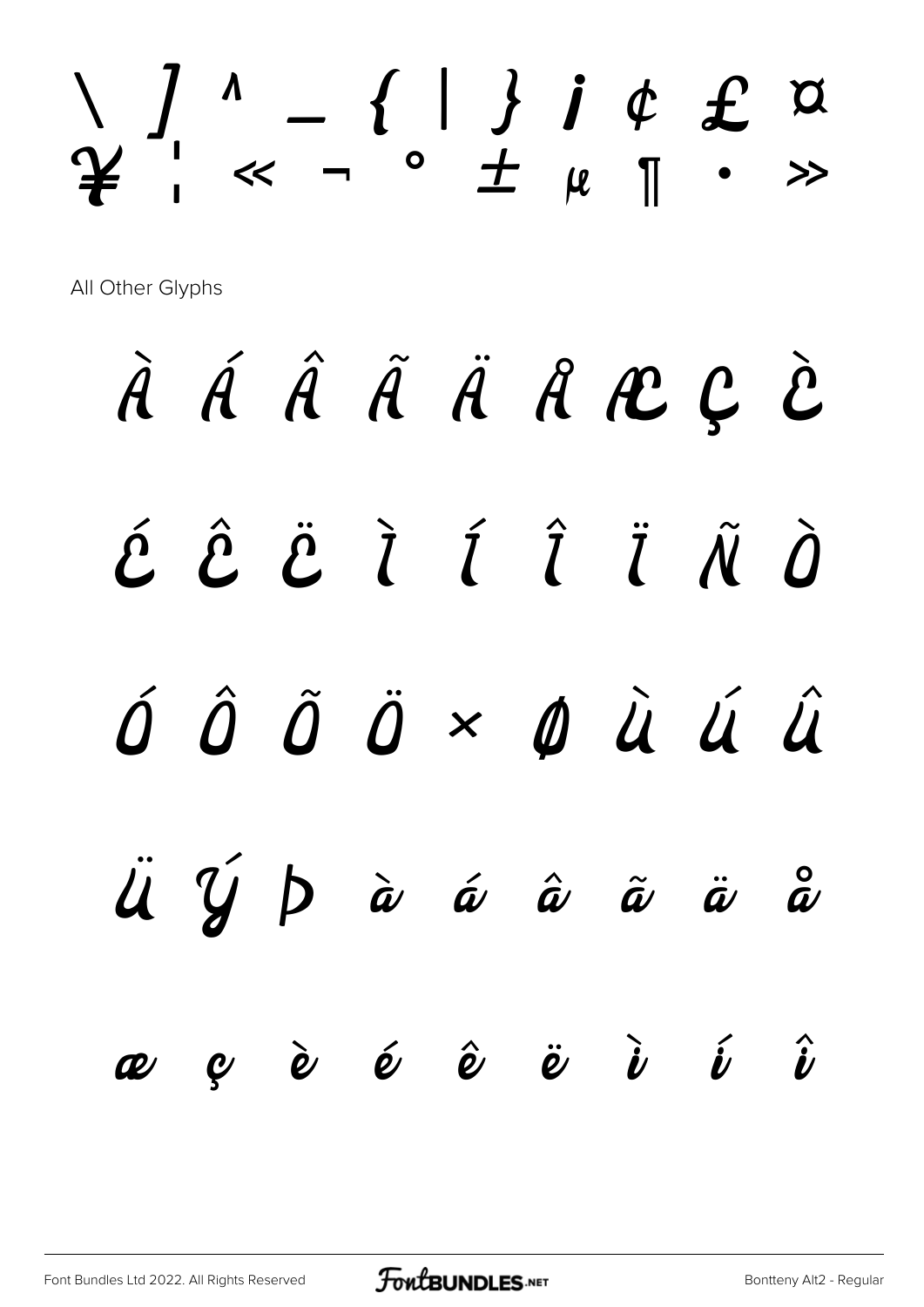|  |  | $\ddot{\theta}$ $\tilde{n}$ $\dot{\theta}$ $\hat{\theta}$ $\hat{\theta}$ $\tilde{\theta}$ $\ddot{\theta}$ $\dot{\theta}$ $\phi$ |  |  |
|--|--|---------------------------------------------------------------------------------------------------------------------------------|--|--|
|  |  | $\dot{u}$ $\dot{u}$ $\dot{u}$ $\dot{u}$ $\dot{y}$ $D$ $\ddot{y}$ $D$ -                                                          |  |  |
|  |  | $-$ 6 $,$ 6 $,$ 9 $,$ 0 $$                                                                                                      |  |  |
|  |  | $\%$ < > $\epsilon$ ™ – $\neq$ $\leq$ $\geq$                                                                                    |  |  |
|  |  | ABCDCFGHI                                                                                                                       |  |  |
|  |  | J K L M N O P Q R                                                                                                               |  |  |
|  |  | $S$ $\tau$ u v w x y $z$ a                                                                                                      |  |  |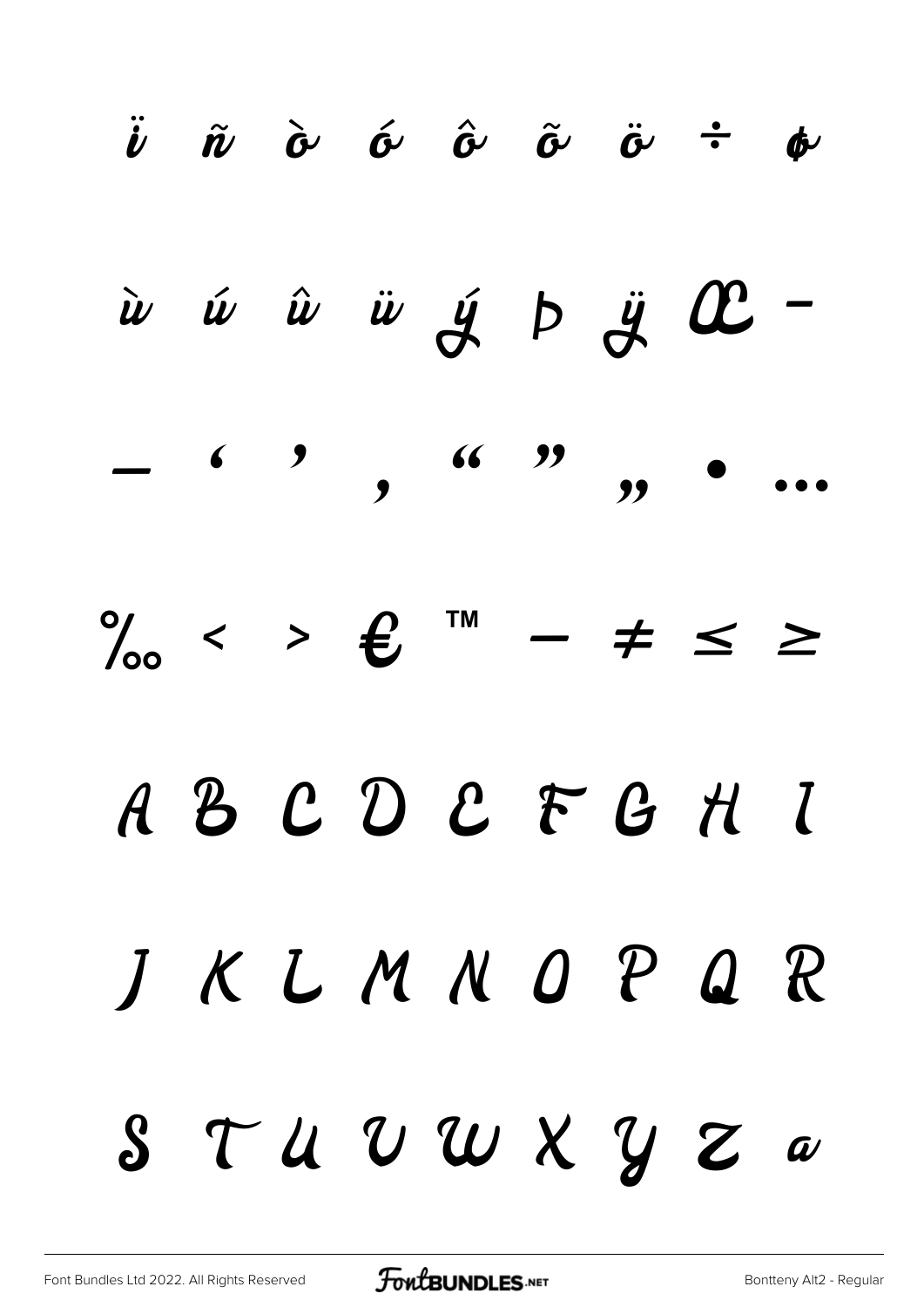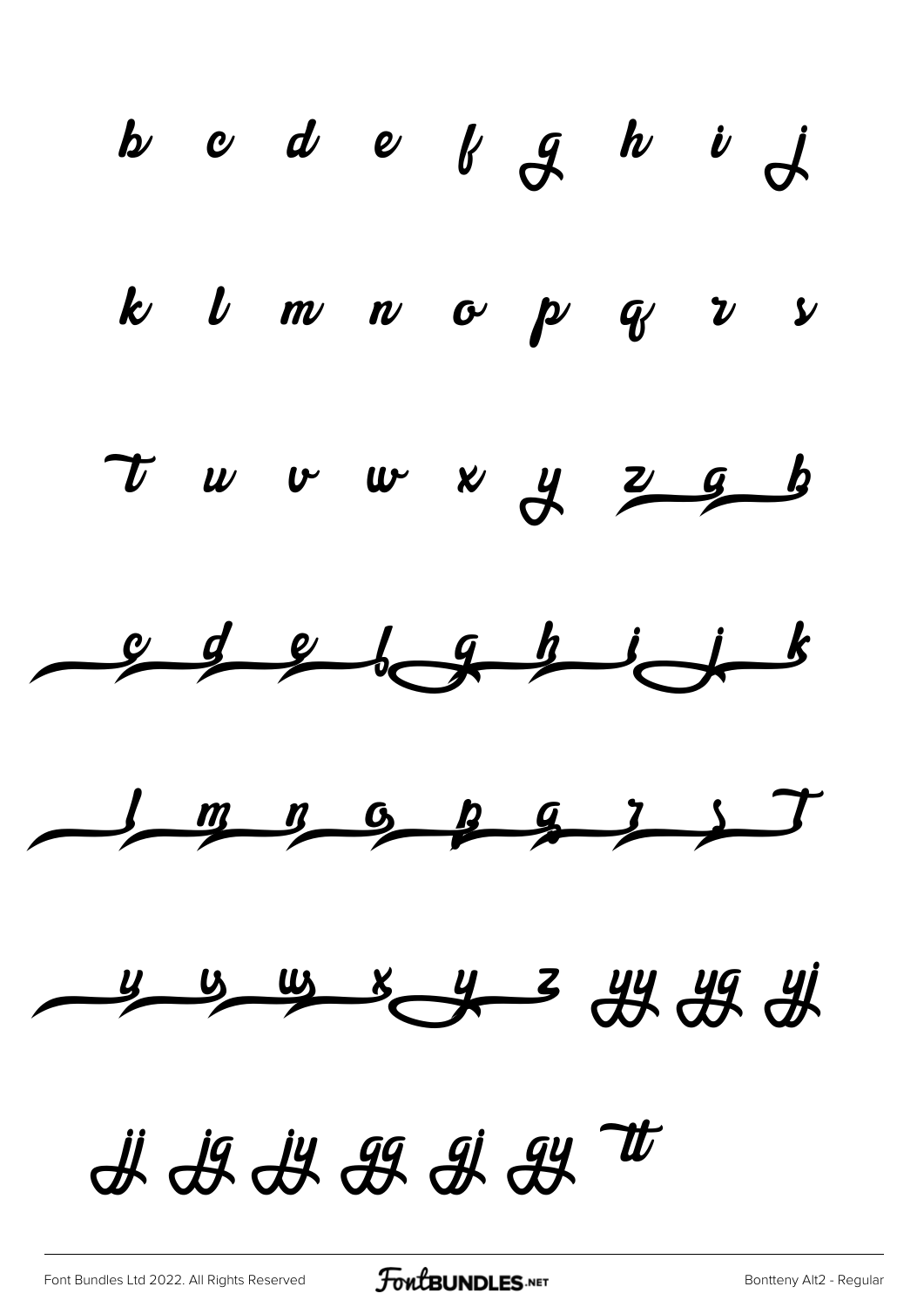#### Vinttae Alt1 - Regular

**Uppercase Characters** 

## ABCDEFGHIJKLMNOPQ RSTUVWXYZ

Lowercase Characters

hijklmnegggestæ

**Numbers** 

## 0123456789

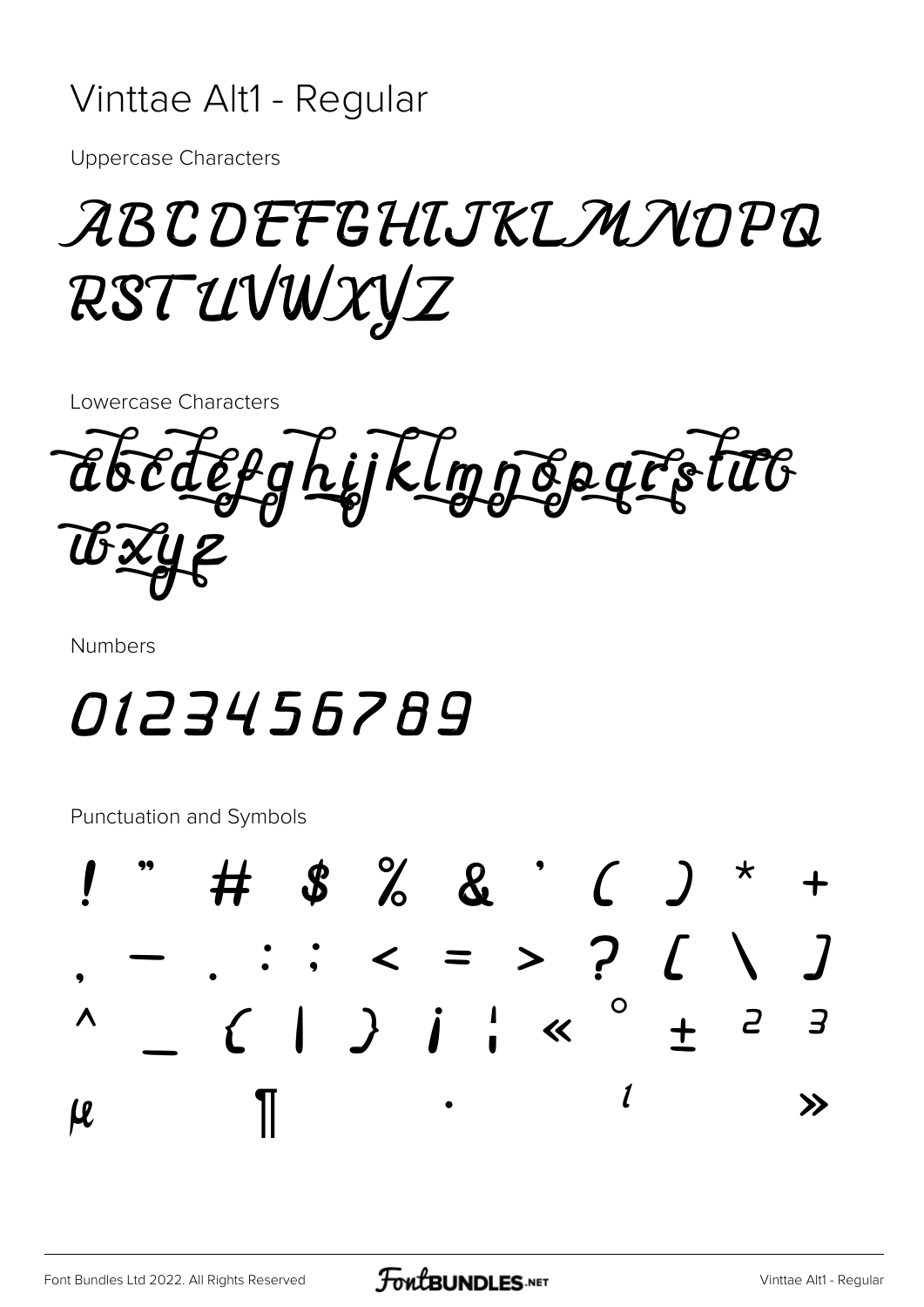# À Á Â Ã Ä Å Æ È É Ê Ë Ì Í Î Ï Ñ Ò Ó Ô Õ Ö × Ù Ú Û Ü Ý à á â ã ä å æ ç è é ê ë ì í î ï ñ ò ó ô õ ö ÷ ù ú û ü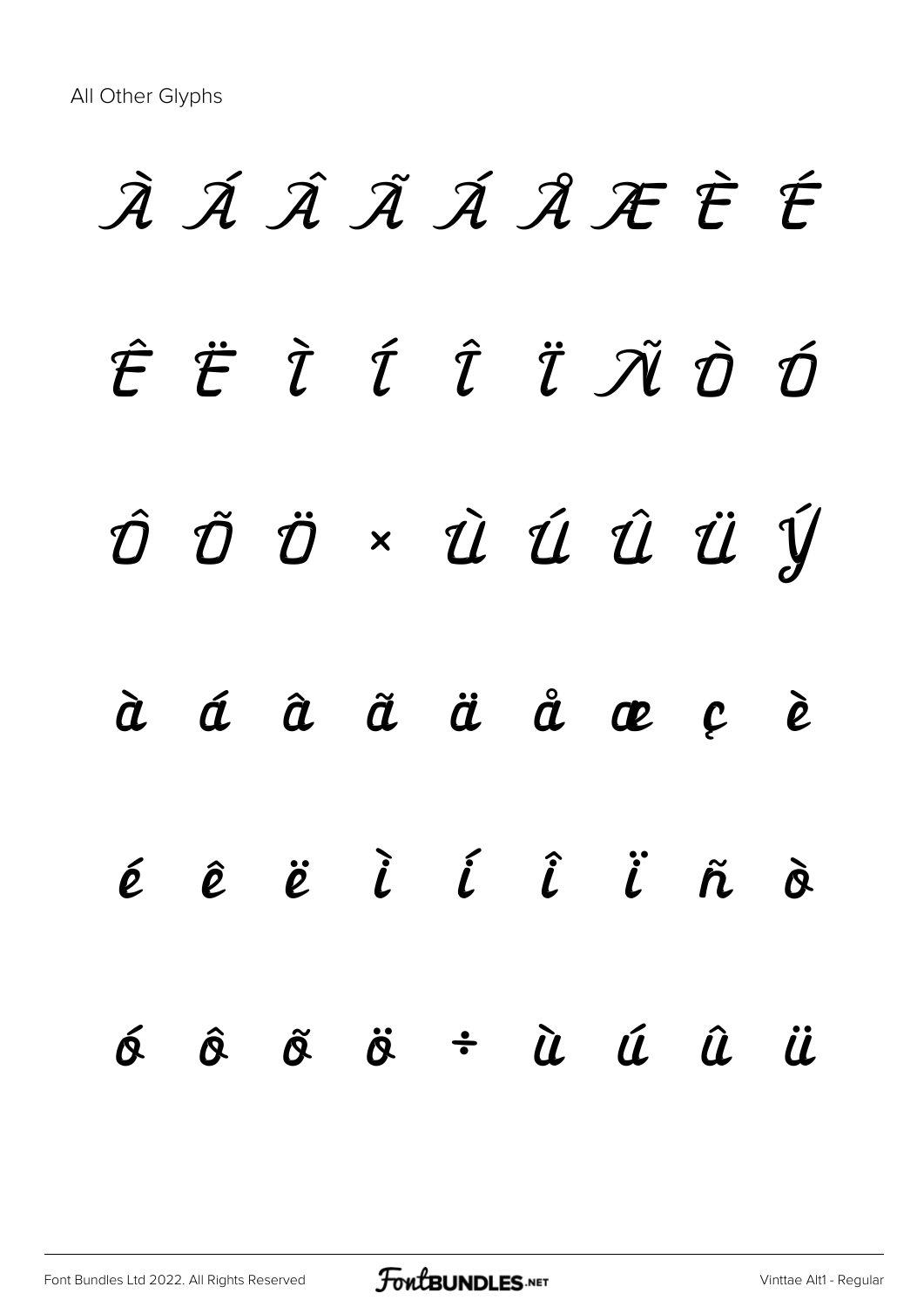66 99  $\hat{y}$   $\ddot{y}$  $\bullet$  $\frac{9}{100}$ **TM** 99  $\rightarrow$ ≠  $\leq$   $\geq$   $t$   $g$   $g$   $g$   $g$ 

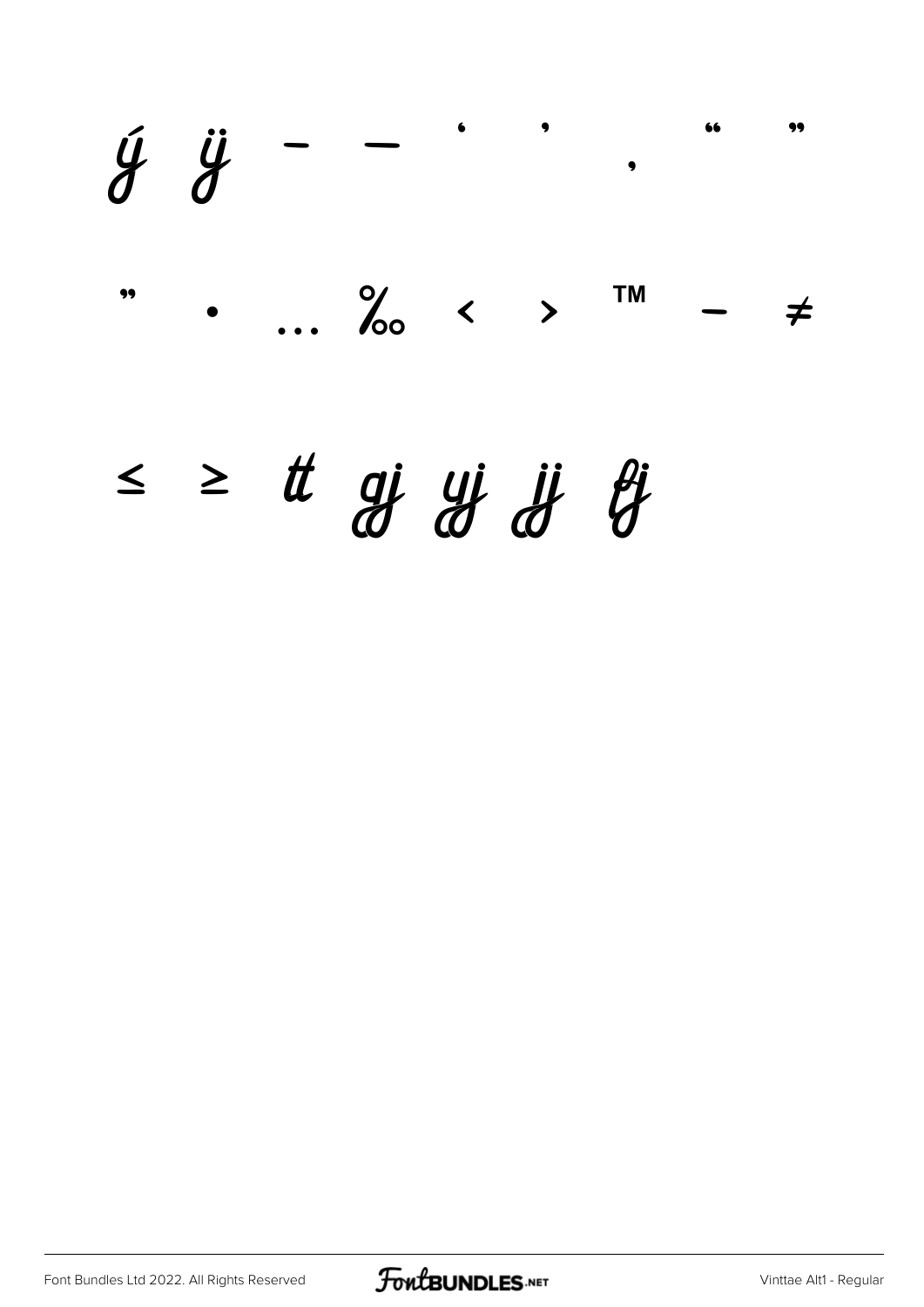#### Vinttae Alt2 - Regular

**Uppercase Characters** 

## ABCDEFGHIJKLMNOPQ RSTUVWXYZ

Lowercase Characters

jsstrenspeptsstaso

**Numbers** 

### 0123456789

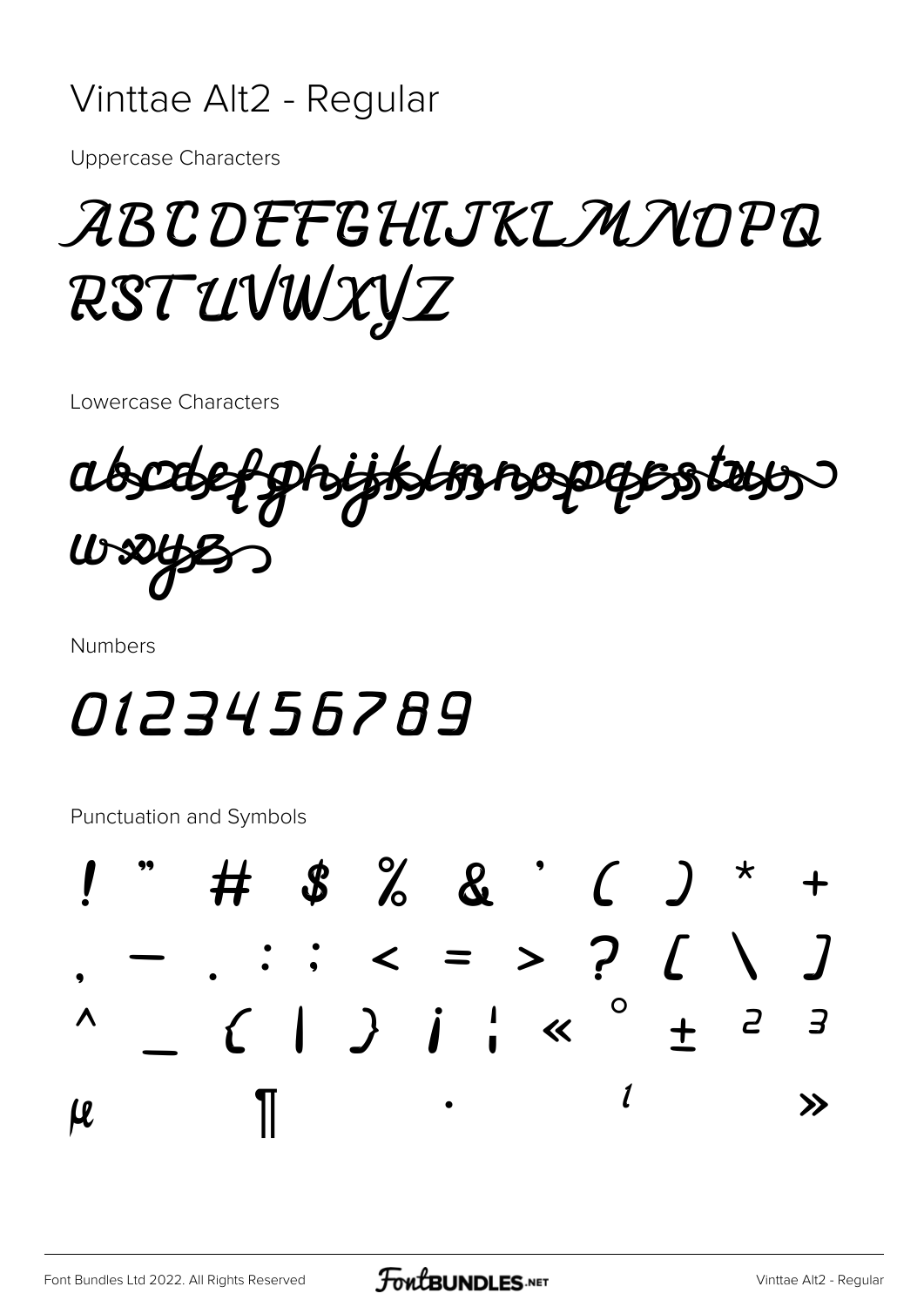# À Á Â Ã Ä Å Æ È É Ê Ë Ì Í Î Ï Ñ Ò Ó Ô Õ Ö × Ù Ú Û Ü Ý à á â ã ä å æ ç è é ê ë ì í î ï ñ ò ó ô õ ö ÷ ù ú û ü